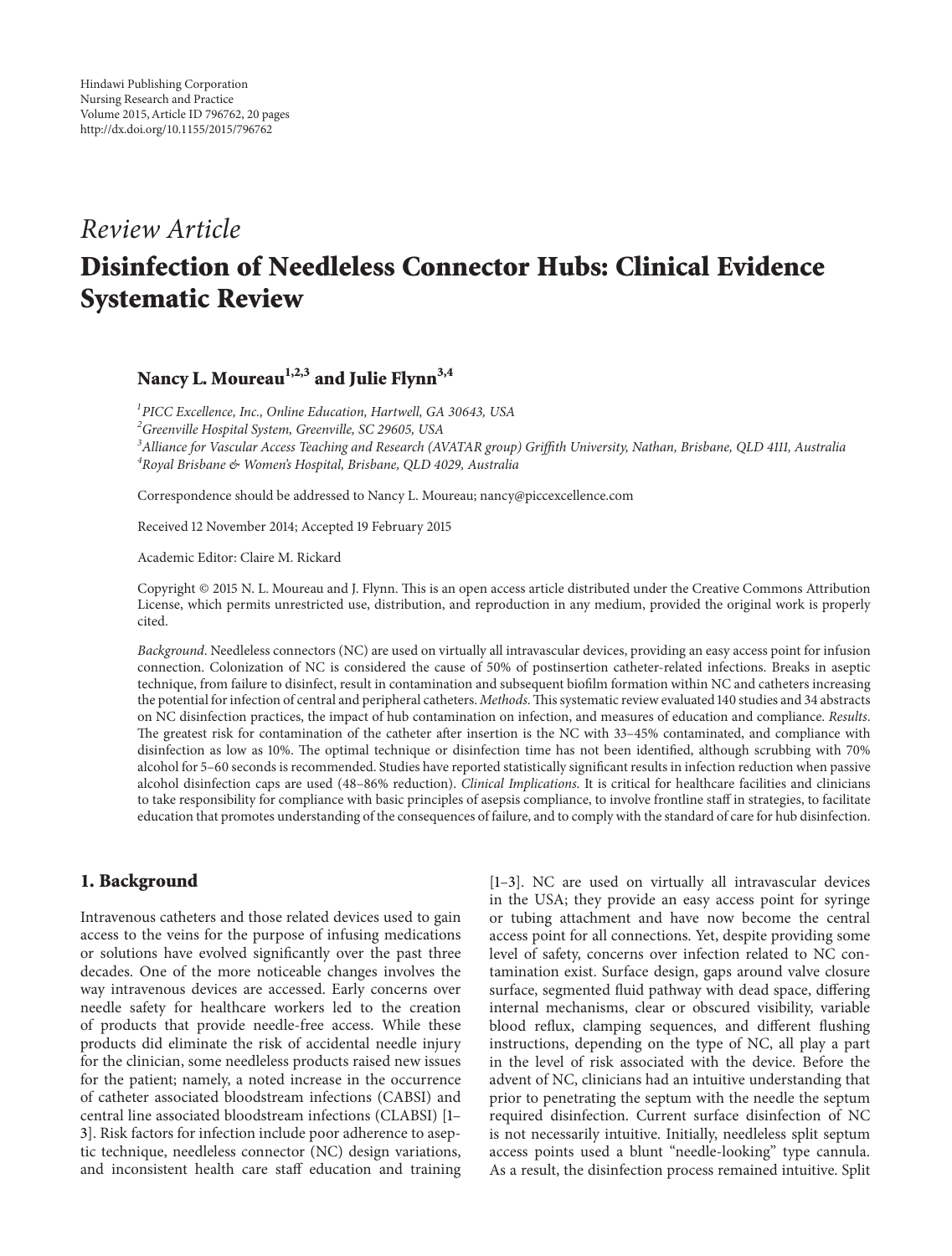septum access devices continue to be recommended as a lower risk option for needleless connection; however, they have lost popularity because they require multiple parts and pieces for access and allow direct needle access through the septum/diaphragm leading many facilities to switch to luer access devices. With the changes to the access point using direct luer connection through the NC, the intuitive sense to disinfect the surface prior to access is lost; many clinicians fail to realize the consequences of this breech in aseptic technique [4–6]. Colonization of catheter hubs and NC, with subsequent bacterial ingress into the catheter lumen, is considered the cause of 50% of postinsertion catheter-related infections [3–7]. Disinfection of the exposed surface of the NC is necessary to avoid contamination and subsequent intraluminal biofilm formation and protect patients from infection.

Vast improvements have been made in the reduction of CLABSIs attributed to insertion procedures.The results of the groundbreaking Keystone initiative demonstrated the effect of five measures, known as the Central Line Bundle, on the improvement of outcomes during insertion of central venous catheters [64, 105]. Consistent application of the bundle, with compliance verified during the insertion procedure (checklist), has reduced insertion related CLABSI by more than 44% in the USA [52]. However, despite the successes of the insertion bundle, full compliance more than seven years later is still lacking, with reported compliance rates at one institution ranging from 0.0% at the beginning of the intervention to 37.1% (139/375), according to the Jeong study, with similar results in other institutions [65, 66, 106, 107]. Even in institution where full compliance of the bundle exists, CLABSIs are still occurring [108]. Disinfection of the NC access site was not included in the insertion related central line bundle. The goal of any effective infection prevention program is zero CLABSIs. To reach the goal of zero, consideration must be given for the pathogenesis of catheter related infections and an investigation into current human factors of catheter management preventing achievement of this goal.

While many experts agree that application of the insertion bundle is one of the best ways to prevent insertion-related infection, the bundle does not address NC, aseptic access, or any postinsertion catheter usage issues. A Pennsylvania study reported that 71.7% (468/653) of central line infections occurred five days or more after insertion and may have been directly related to use and care of intravascular devices [60, 108–110]. Contamination of the catheter directly through the catheter hub has been confirmed through published studies [12, 13, 111–113]. These studies found that bacteria identified on external hub surfaces were also present in biofilm sampled from random locations within the needless connector. Research performed at one institution revealed that patient skin flora was not the source of catheter related bloodstream infections in any of their cases; all infections in this study originated from the catheter hub [6, 113]. Infections later in the life of the catheter develop from improper catheter manipulation, failure to perform hand hygiene, inadequate time to clean NC, inadequate training, and poor access and exit site management [2, 67, 110, 112]. Disinfection of a catheter hub prior to flushing or prior to the administration

of medications is required for all aseptic access, yet in the Karchmer study, 31% of clinicians did not even attempt to disinfect, even when under active observation [1, 64, 88, 114]. In a study by Lee the disinfection compliance by clinicians prior to NC access was measured at only 10% [115]. This common break in aseptic technique sets the stage for biofilm formation within NC and catheters and increases the potential for delayed infection of both central and peripheral catheters [14, 60, 68, 112, 116]. The results of the Pennsylvania Patient Safety Advisory Report and independent biofilm sampling of NC suggest that more attention is needed for aseptic access and maintenance practices [109].

### **2. What Is Disinfection?**

According to the Epic3 Evidence-Based Guidelines for Preventing Healthcare Infections, disinfection is defined as the use of chemical or physical methods to reduce the number of pathogenic microorganisms on surfaces to a level at which they are not able to cause harm, but which does not usually destroy spores [53]. These guidelines further state that disinfection methods used in combination with cleaning blood or other debris off the surface as disinfectants have limited ability to penetrate organic material [8]. The Association for Professionals in Infection Control (APIC) defines disinfection as a process to eliminate microorganisms accomplished with the use of liquid chemicals or pasteurizing; process works best by having proper contact time and dilution of disinfection agent [117]. Recommendations from the Centers for Disease Control [8], the Agency for Healthcare Research and Quality [9], the Society for Healthcare Epidemiology of America [10], and the Infusion Nurses Society [11, 118] state that NC should be consistently and thoroughly disinfected using mechanical friction with 70% alcohol, alcoholic chlorhexidine, or povidone iodine prior to each access of an intravascular device and listed in evidence as a Category 1A.

*2.1. Goal.* The goal of this review is to assess current literature related to disinfection of NC to establish recommendations that promote aseptic access, reducing infection risk for the patient.

*2.2. Search Methodology.* The purpose of this systematic review was to evaluate the supporting evidence for disinfection practices of NC, catheter hub, stopcock, and side ports that reduce the transfer of microorganisms through intravascular device access. This report is based on an electronic systematic literature search and review of published materials from Pubmed, Medline, Scopus, Ovid, jStor, CINAHL, Cochrane, Athens, and ScienceDirect by crossreferencing these key terms for years 1977–December 2014. High level evidence from RCTs that tested "cause and effect" relationships between different disinfection approaches for NC and patient infection was initially sought. Since no RCTs were found, lower level evidence including clinical and in vitro (laboratory) studies was reviewed, as long as these included reporting of quantitative data. Broad MeSH search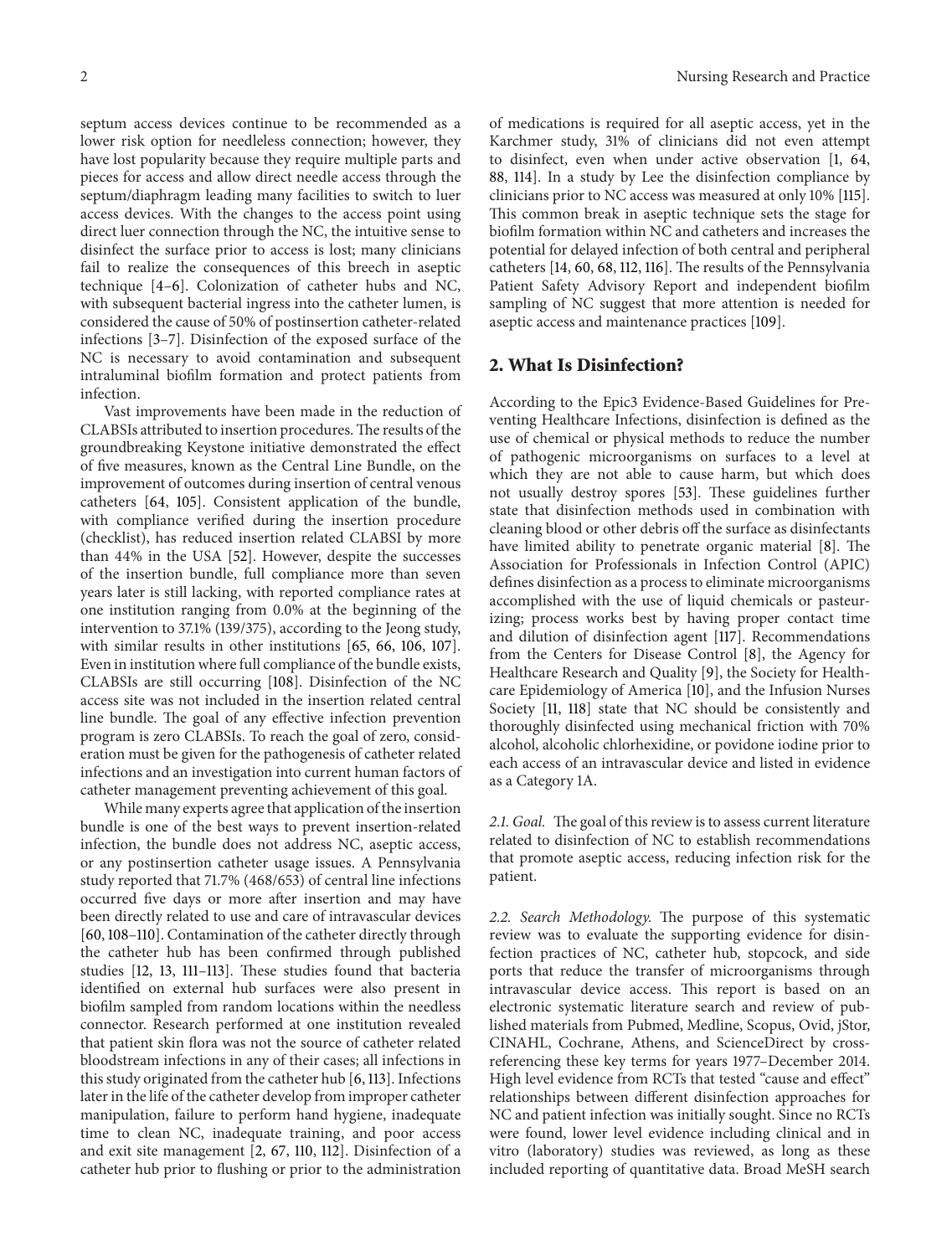term "disinfection" and "needleless connector" combinations were used with additional keywords listed below:

- (i) disinfection, antiseptic, alcohol, chlorhexidine, and anti-infective agents,
- (ii) intravenous, intravascular, and vascular access,
- (iii) hub, catheter hub, scrub the hub,
- (iv) intravenous connector, NC, luer activated device, and mechanical valve,
- (v) aseptic practices, contamination, and compliance,
- (vi) education, staff education, and medical education,
- (vii) infection, infection prevention, catheter related infections, CLABSI, bloodstream infections, bacteremia, sepsis, and cross-infection,
- (viii) catheter maintenance and line care,
- (ix) insertion and bundle,
- (x) intravenous technology,
- (xi) catheter cap, access port, disinfecting cap, antimicrobial cap, hub protection cap, and port protector,
- (xii) Infection prevention guidelines and recommendations.

Additional studies were cross-referenced through manual search. Conference posters and abstracts were included in the review. Manufacturers websites of disinfection ports and two manufacturers (Excelsior Medical, Neptune, NJ; Ivera Medical Corporation, San Diego, CA) were contacted directly requesting all published materials and posters on disinfection products. There were no identified formal published systematic reviews of the effectiveness of NC disinfection practices, indicating a knowledge gap in this area. Search results were evaluated by title, abstract, and content. Selected papers were subjected to full-text assessment. Initial selection process and critique was performed by one researcher (NM), with evidence rating performed by two researchers independently (NM and JF), with any disagreement in quality rating resolved by discussion.

*2.3. Inclusion/Exclusion Criteria.* Criteria checklist for inclusion was any NC disinfection publications and abstracts that fit subcategories for disinfection, hub contamination/infection prevention, education/compliance, surveys, and guidelines/recommendations for disinfection. Inclusion criteria consisted of publications meeting search terms and topic requirements under sub groupings:

- (1) disinfection agents used on intravascular device surfaces including studies and reviews of NC and infection prevention,
- (2) sources of contamination through intravascular devices,
- (3) education and compliance for infection prevention,
- (4) guidelines and recommendations for infection prevention with disinfection.





Exclusion criteria were

- (i) nonresearch papers,
- (ii) studies of adult, pediatric, or neonatal increasingly important role patients not inclusive of intravascular device disinfection practices,
- (iii) primary populations outside acute care,
- (iv) publications not translated into English,
- (v) studies prior to 1984.

#### **3. Results**

The systematic review of these topics yielded a total of 433 papers and abstracts. After initial review 259 articles did not meet eligibility requirements and were removed. Included studies consisted of 140 publications dealing with disinfection/catheter hub/NC contamination with 34 abstracts/posters. Of the studies 67 were graded according to the strength of the study. The study results and ratings of the literature are included in Tables 1–5 and Figure 1, with recommendations are represented in Table 6.

*3.1. Why Disinfect?* A catheter is inserted into a vein or artery to provide a pathway for the administration of medications or solutions necessary to improve a patient's health or condition. Because catheters provide an open conduit into the vasculature, a NC is attached, via luer threaded connection, to the integrated hub end of the catheter establishing a closed system. Studies reflecting benefits of closed systems with NC have trended toward demonstration of protection for catheter and hub colonization [4, 119]. In a prospective controlled study by Rosenthal and Maki and multicenter prospective cohort by Rangel-Frausto et al., open systems compared to closed systems resulted in major reductions in catheter related infections [120]. NC used as a closed system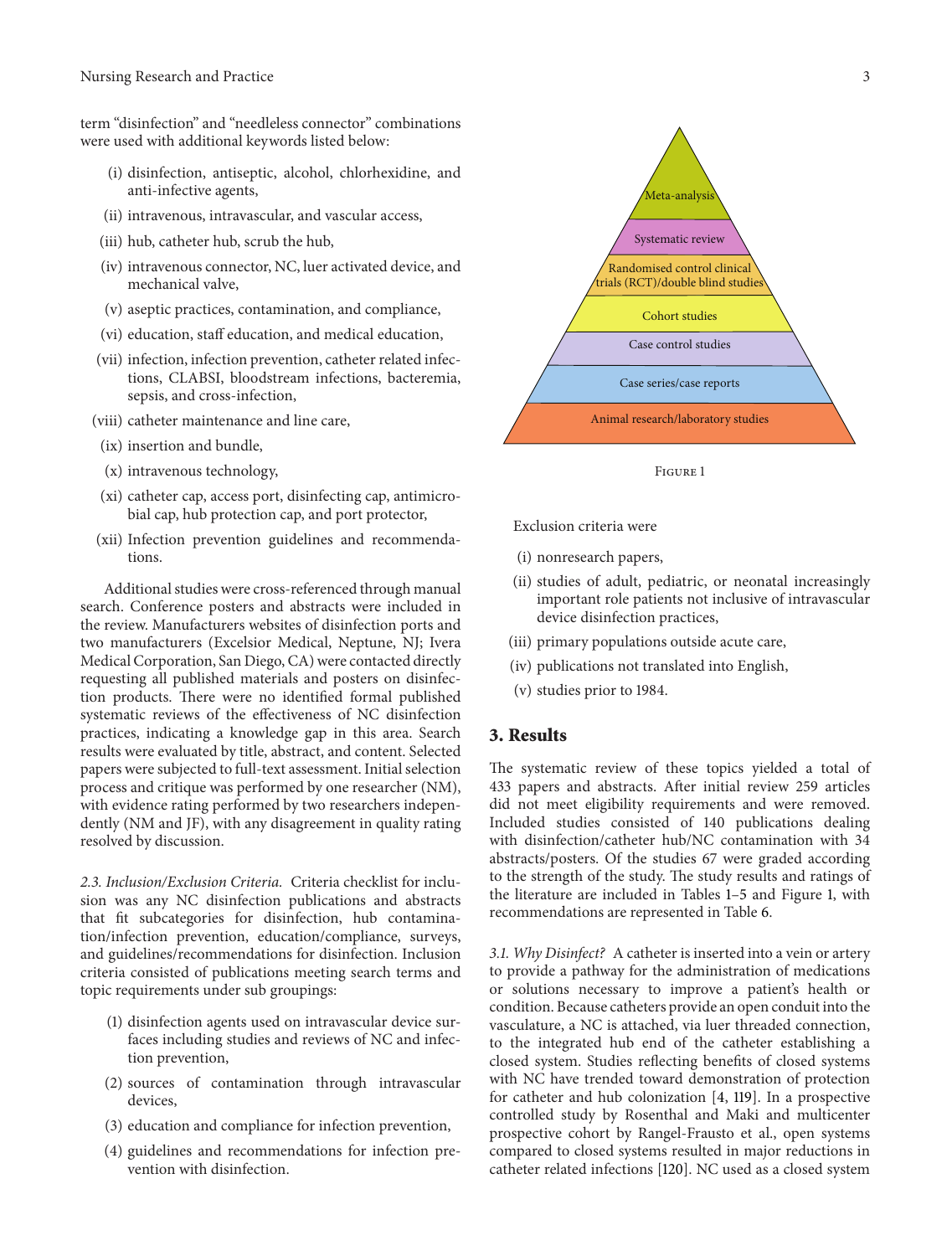|                                                                                                                                                                                                      | Grade*       |
|------------------------------------------------------------------------------------------------------------------------------------------------------------------------------------------------------|--------------|
| (1) J. Bak et al., Photochem Photobio, vol. 87, pp. 1123-1128, 2011.                                                                                                                                 | D            |
| (2) J. Bak and T. Begovic, J Hosp Infect, vol. 84, pp. 173-177, 2013.                                                                                                                                | $\mathbf D$  |
| (3) J. D. Brown, H. A. Moss, and T. S. Elliott, <i>J Hosp Infection</i> , vol. 36, pp. 181-189, 1997.                                                                                                | D            |
| (4) A. L. Buchman, J. Spapperi, and P. Leopold, J Vasc Access, vol. 10, no. 1, pp. 11-21, 2009.                                                                                                      | D            |
| (5) A. L. Casey et al., <i>J Hosp Inf</i> , vol. 54, no. 4, pp. 288-293, 2003.                                                                                                                       | B            |
| (6) C. Chernecky, L. Casella, E. Jarvis et al., <i>J Research Nsg</i> , vol. 15, no. 5, pp. 405-415, 2010.                                                                                           | $\mathbf D$  |
| (7) M. DeVries, P. S. Mancos, and M. J. Valentine, <i>J Assoc Vasc Access</i> , vol. 19, no. 2, pp. 87-93, 2014.                                                                                     | $\mathsf C$  |
| (8) K. Field, C. McFarlane et al., Infect Control Hosp Epidemiol, vol. 28, no. 5, pp. 610-613, 2007.                                                                                                 | $\mathsf{C}$ |
| (9) P. Gould and A. Oudakker, "Getting to ZERO central line associated bloodstream infections," Poster AVA,<br>National Harbour, M.d., USA, September 2010.                                          | C            |
| (10) K. Guerin, J. Wagner, K. Rains, and M. Bessesen, Am J Infect Control, vol. 38, no. 6, pp. 430-433, 2010.                                                                                        | C            |
| (11) J. L. Holroyd, D. A. Paulus et al., Anesth Analg, vol. 118, no. 2, pp. 333-343, 2010.                                                                                                           | D            |
| (12) H. Hong, D. F. Morrow, T. J. Sandora, and G. P. Priebe, Am J Infect Control, vol. 41, no. 8, pp. e77-e79, 2013.                                                                                 | D            |
| (13) W. Kaler and R. Chinn, JAVA, vol. 12, no. 3, pp. 140-147, 2007.                                                                                                                                 | D            |
| (14) J. P. Kennedy, R. A. Lasher, D. Solomon, and R. W. Hitchcock, J Medical Devices, vol. 4, no. 2, Article ID                                                                                      | D            |
| 027509, 2010.                                                                                                                                                                                        |              |
| (15) C. Leon, F. Alvarez-Lerma, S. Ruiz-Santana et al., Crit Care Med, vol. 31, no. 5, pp. 1318-1324, 2003.<br>(16) M. Leone and L. Dillon, <i>J Infusion Nsg</i> , vol. 31, no. 2, pp. 84-91, 2008. | D<br>C       |
| (17) M. Leone and M. Pratt, Infusion, pp. 10-13, Nov/Dec 2011.                                                                                                                                       | D            |
| (18) J. L. Lockman, E. S. Heitmiller, J. A. Ascenzi, and I. Berkowitz, Anesth, vol. 114, p. 958, 2011.                                                                                               | D            |
| (19) R. W. Loftus et al., Anesthesia, vol. 115, no. 5, pp. 1109-1118, 2012.                                                                                                                          | D            |
| (20) J. Luna, G. Masdeu et al., Eur J Clin Micro Infect Dis, vol. 19, pp. 655-662, 2000.                                                                                                             | $C-D$        |
| (21) J. Macias et al., Am J Infect Control, vol. 31, pp. 634-637, 2013.                                                                                                                              | D            |
| (22) D. G. Maki, Clinical Infectious Diseases, vol. 50, no. 12, pp. 1580-1587, 2010.                                                                                                                 | D            |
| (23) M. Mazher et al., Letters in Applied Microbiology, vol. 57, no. 4, pp. 282-287, 2013.                                                                                                           | D            |
| (24) S. Z. Menyhay and D. G. Maki, Infect Control Hosp Epidemiol, vol. 27, no. 1, pp. 23-27, 2006.                                                                                                   | D            |
| (25) S. Z. Menyhay and D. G. Maki, Am J Infect Control, vol. 36, no. 10, pp. S174.e171-S174.e175, 2008.                                                                                              | D            |
| (26) K. C. Merrill et al., Am J Infect Control, vol. 42, no. 12, pp. 1274-1277, 2014.                                                                                                                | $B-C$        |
| (27) M. K. Muffly et al., Am J Infect Control, vol. 38, no. 9, pp. 734-739, 2010.                                                                                                                    | D            |
| (28) J. Oto, H. Imanaka, M. Konno, E. Nakataki, and M. Nishimura, Am J Infect Control, vol. 39, no. 4, pp. 309-313,                                                                                  |              |
| 2011.                                                                                                                                                                                                | $B-C$        |
| (29) E. Perez et al., Journal of Clinical Microbiology, vol. 52, no. 3, pp. 823-831, 2014.                                                                                                           | $B-C$        |
| (30) C. Ramirez, A. Lee, and K. Welch, JAVA, vol. 17, no. 4, pp. 210-213, 2014.                                                                                                                      | $B-C$        |
| (31) M. E. Rupp, S. Yu, T. Huerta et al., Infect Control Hosp Epidemiol, vol. 33, no. 7, pp. 661-665, 2012.                                                                                          | C            |
| (32) K. L. Ruschman and J. S. Fulton, <i>J Intraven Nurs</i> , vol. 16, no. 5, pp. 304-308, 1993.                                                                                                    | D            |
| (33) C. Salgado et al., Infect Control Hosp Epidemiol, vol. 28, no. 6, pp. 684-688, 2007.                                                                                                            | $\mathsf C$  |
| (34) M. Salzman, H. Isenberg, and L. Rubin, J Clin Microbiol, vol. 31, no. 3, pp. 475-479, 1993.                                                                                                     | D            |
| (35) S. Sannoh et al., Am J Infect Control, vol. 38, no. 6, pp. 424-429, 2010.                                                                                                                       | $\mathsf{C}$ |
| (36) M. Segura, F. Alvarez-Lerma, J. M. Tellado et al., Ann Surg, vol. 223, no. 4, pp. 363-369, 1996.                                                                                                | D            |
| (37) S. Simmons, C. Bryson, and S. Porter, Critical Care Nursing Quarterly, vol. 34, no. 1, pp. 31-35, 2011.                                                                                         | D            |
| (38) J. Smith, G. Irwin, M. Viney et al., J Assoc Vasc Access, vol. 17, no. 3, 2012.                                                                                                                 | D            |
| (39) J. S. Soothill, K. Bravery, A. Ho, S. Macqueen, J. Collins, and P. Lock, Am J Infect Control, vol. 37, no. 8, pp.<br>626-630, 2009.                                                             | C            |
| (40) C. Stango, D. Runyon, J. Stern, I. Macri, and M. Vacca, <i>JIN</i> , vol. 37, no. 6, pp. 1-4, 2014.                                                                                             | $\mathsf{C}$ |
| (41) M. A. Sweet, A. Cumpston, F. Briggs, M. Craig, and M. Hamadani, Am J Infect Control, vol. 40, no. 10, pp.                                                                                       | $C-B$        |
| 931-934, 2012.<br>(42) M. Wright, J. Tropp, D. Schora et al., Am J Infect Control, vol. 41, no. 1, pp. 33-38, 2012.                                                                                  | $C-B$        |
| (43) J. C. Yebenes, M. Delgado, G. Sauca et al., Crit Care Med, vol. 36, no. 9, pp. 2558-2561, 2008.                                                                                                 | D            |

<sup>∗</sup>Grade of recommendation was modified from the NHMRC definitions (NHMRC, 2009) [102]. To achieve a grade of A the research is required to be a high quality randomized control trial (RCT) or a systematic review of high quality RCTs. Laboratory (in vitro) research was classified as level V evidence (DeVries and Berlet, 2010 [103]; The University of Newcastle Australia, 2014 [104]).

A: body of evidence can be trusted to guide practice, systematic review or RCT.

B: body of evidence can be trusted to guide practice in most situations, RCT or high quality observational study.

C: body of evidence provides some support for recommendation but care should be taken in its application, observational studies.

D: Level V evidence or evidence that is weak and recommendation must be applied with caution, expert opinion, animal or laboratory studies.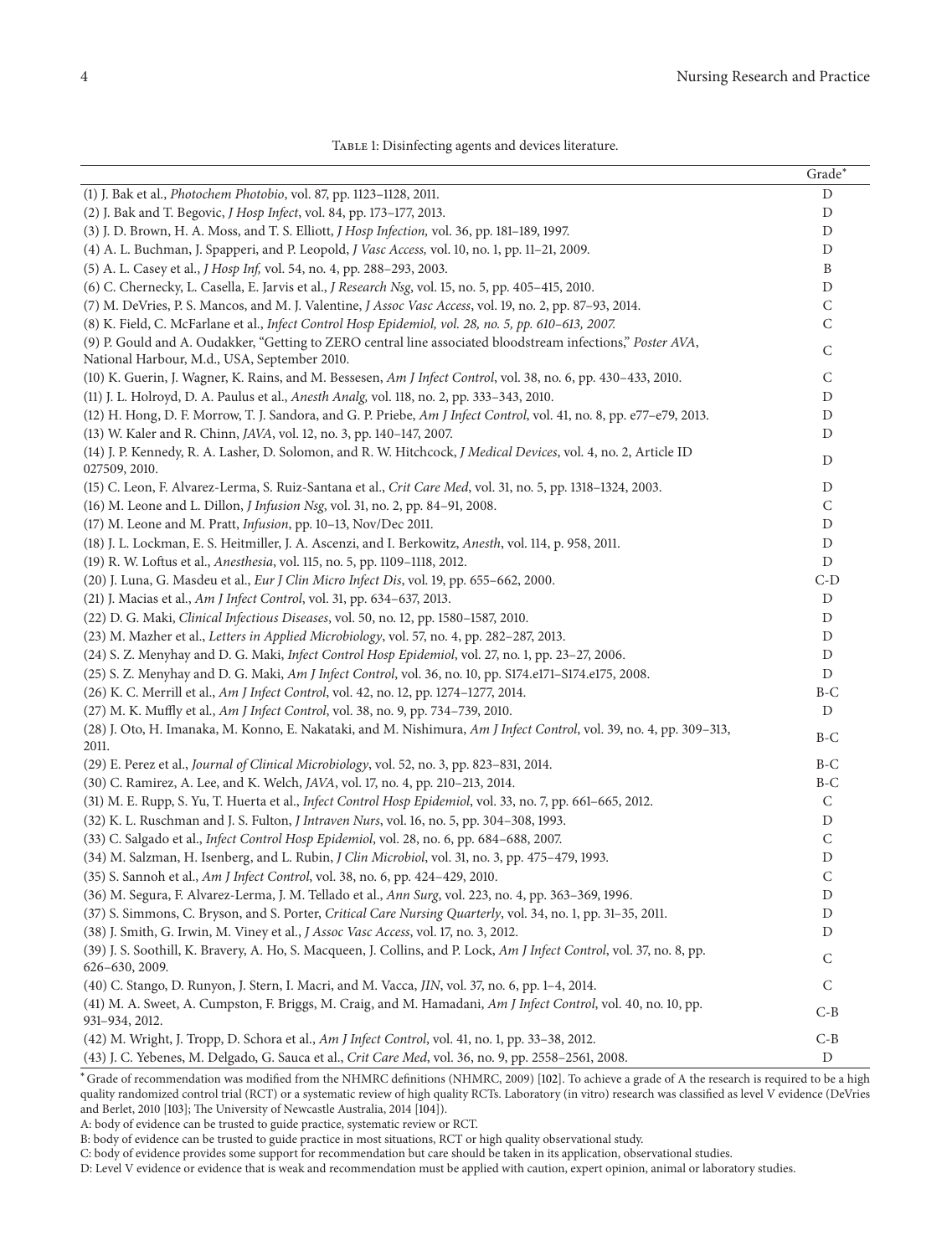#### Table 2: Needleless connector literature.

|                                                                                                                                                                                                                                                                                                           | Grade*        |
|-----------------------------------------------------------------------------------------------------------------------------------------------------------------------------------------------------------------------------------------------------------------------------------------------------------|---------------|
| (1) E. Bouza et al., <i>J Hosp Infect</i> , vol.54, no. 4, pp. 279-287, 2003.                                                                                                                                                                                                                             | B             |
| (2) B. Caillouet, J Assoc Vasc Access, vol.17, no. 2, pp. 86-89, 2012.                                                                                                                                                                                                                                    | $\mathsf{C}$  |
| (3) D. Cain and G. Jones, "Comparison of catheter occlusions between a mechanical valve injection cap and<br>positive displacement injection cap," Poster NHIA, Dallas, Tex, USA, April 12-15, 2010.                                                                                                      | $\mathsf{C}$  |
| (4) A. L. Casey, S. Burnell et al., <i>J Hosp Infect</i> , vol. 65, no. 3, pp. 212-218, 2007.                                                                                                                                                                                                             | $B-C$         |
| (5) A. L. Casey, T. Worthington, P. A. Lambert, D. Quinn, M. H. Faroqui, and T. S. Elliott, J Hosp Infect, vol. 54, no.<br>4, pp. 288-293, 2003.                                                                                                                                                          | $B-C$         |
| (6) C. Chernecky and J. Waller, J Adv Nsg, vol. 67, no. 7, pp. 1601-1613, 2011.                                                                                                                                                                                                                           | $\mathbf D$   |
| (7) C. C. Chernecky, D. Macklin, W. R. Jarvis, and T. V. Joshua, AJIC, vol. 42, no. 2, pp. 200-202, 2014.                                                                                                                                                                                                 | $B-C$         |
| (8) S. Cicalini, F. Palmieri, and N. Petrosillo, Critcal Care, vol. 8, pp. 157-162, 2004.                                                                                                                                                                                                                 | $B-C$         |
| (9) J. M. Costello, D. F. Morrow et al., Pediatrics, vol. 121, pp. 915-923, 2008.                                                                                                                                                                                                                         | $\mathsf{C}$  |
| (10) ECRI Institute, "Evaluation: needleless connectors," Health Devices, vol. 37, no. 9, pp. 261-281, 2008.                                                                                                                                                                                              | D             |
| (11) C. E. Edmiston, V. Markina, AJIC, vol. 38, pp. 421-423, 2010.                                                                                                                                                                                                                                        | D             |
| (12) F. Esteve, M. Pujol, E. Limon et al., Journal of Hospital Infection, vol. 67, no. 1, pp. 30-34, 2007.                                                                                                                                                                                                | $B-C$         |
| (13) Hadaway L., <i>J Assoc Vasc Access</i> , vol. 16, no. 1, pp. 20-33, 2011.                                                                                                                                                                                                                            | D             |
| (14) M. Ishizuka, H. Nagata, K. Takagi, and K. Kubota, Int Surg, vol. 98, pp. 88-93, 2013.                                                                                                                                                                                                                | C             |
| (15) W. Jarvis, C. Murphy, K. Hall et al., Clin Infect Dis, vol. 49, no. 12, pp. 1821-1827, 2009.                                                                                                                                                                                                         | $\mathsf{C}$  |
| (16) N. Khalidi, D. S. Sovacevich, L. F. Papke-O'Donnell, and I. Btaiche, J Assoc Vasc Access, vol 14, no. 2, pp. 84-91,<br>2009.                                                                                                                                                                         | $\mathcal{C}$ |
| (17) B. S. Niël-Weise, T. J. Daha, P. J. van den Broek, J Hosp Infect, vol. 62, no. 4, pp. 406-13, 2006.                                                                                                                                                                                                  | A             |
| (18) C. Salgado, L. Chinnes, T. Paczesny, and J. Cantey, Infect Control Hosp Epidemiol, vol. 28, no. 6, pp. 684-688,<br>2007.                                                                                                                                                                             | $\mathcal{C}$ |
| (19) S. Schilling, D. Doellman, N. Hutchinson, and B. R. Jacobs, J Paren Ent Nut, vol. 30, no. 2, pp. 85-90, 2006.                                                                                                                                                                                        | $B-C$         |
| (20) R. J. Sherertz, T. B. Karchmer, E. Palavecino, and W. Bischoff, European J Clin Micro Infect Dis, vol. 30, no. 12,<br>pp. 1571-1577, 2011.                                                                                                                                                           | $\mathsf{C}$  |
| (21) L. Steininger, "In search of zero: eight years of interventions lead to reduced central line associated<br>bloodstream infection rates," Poster 5th Decennial International Conference on Healthcare-Associated Infections,<br>Organized by SHEA, CDC, APIC, and IDSA, Atlanta, Ga, USA, March 2010. | $\mathsf{C}$  |
| (22) Y. P. Tabak, W. R. Jarvis, X. Sun, C. T. Crosby, and R. S. Johannes, Am J Infect Control, vol. 42, no. 12, pp.<br>1278-1284, 2014.                                                                                                                                                                   | A             |
| (23) J. C. Yébenes, R. Martínez, M. Serra-Prat et al., Am J Infect Control, vol. 31, no. 8, pp. 462-464, 2003.                                                                                                                                                                                            | D             |
| (24) J. C. Yébenes, L. Vidaur, M. Serra-Prat, J. M. Sirvent, J. Batlle, M. Motje, A. Bonet, and M. Palomar, Am J Infect<br>Control, vol. 32, no. 5, pp. 291-295, 2004.                                                                                                                                    | B             |

<sup>∗</sup>Grade of recommendation was modified from the NHMRC definitions (NHMRC, 2009) [102]. To achieve a grade of A the research is required to be a high quality randomized control trial (RCT) or a systematic review of high quality RCTs. Laboratory (in vitro) research was classified as level V evidence (DeVries and Berlet 2010 [103]; The University of Newcastle Australia, 2014 [104]).

A: body of evidence can be trusted to guide practice, systematic review or RCT.

B: body of evidence can be trusted to guide practice in most situations, RCT or high quality observational study.

C: body of evidence provides some support for recommendation but care should be taken in its application, observational studies.

D: Level V evidence or evidence that is weak and recommendation must be applied with caution, expert opinion, animal, or laboratory studies.

See Figure 1.

must be weighed with consideration for potential negative factors of design features, poor aseptic practices, and lack of disinfection that all contribute to risk of infection [2, 121, 122].

Any puncture through the protective skin barrier creates a portal for bacteria to enter the body. Recognized routes of catheter contamination are classified as either extraluminal or intraluminal and include (a) migration of microorganisms from the skin at the insertion site (considered the source in short term infections), (b) catheter hub contamination, (c) hematogenous seeding from another infection source in the body, and (d) direct contamination from an infusate [8, 108, 123]. After insertion of a catheter, introduction of microorganisms occurs primarily from two routes: the skin/insertion track or through the lumen of the catheter [15, 124–127]. The greatest risk for contamination of the catheter after insertion is the access hub with 33–45% (402/900) contaminated in normal patient use [6, 15, 128–132]. In early studies by Sitges-Serra colonization of the catheter hub was considered the primary pathogenesis of catheter associated infection [15, 113]. Linares and colleagues reported 14 episodes of sepsis (70% of total catheter related septic events) resulted from hub-related contamination [127, 133].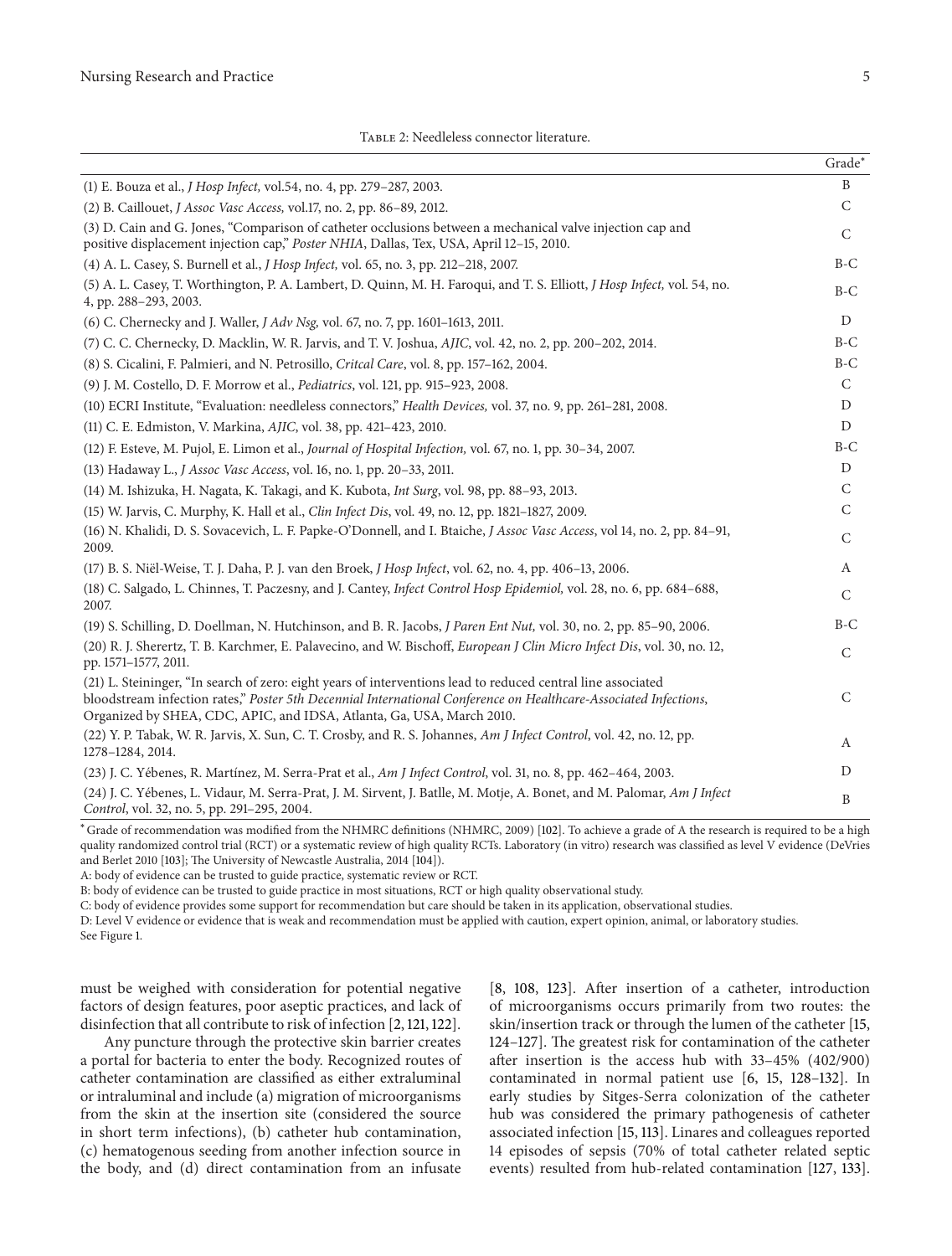| l<br>ׇ֚֘֡                                                                                                      |
|----------------------------------------------------------------------------------------------------------------|
| l                                                                                                              |
| こうき きょう<br>ł                                                                                                   |
| l                                                                                                              |
| l                                                                                                              |
| l                                                                                                              |
|                                                                                                                |
| ì                                                                                                              |
| l                                                                                                              |
| ۱                                                                                                              |
| l<br>$\ddot{\phantom{a}}$<br>֠                                                                                 |
| ֠<br>---------<br>ł                                                                                            |
|                                                                                                                |
| l<br>į                                                                                                         |
| ֖֖֖֖֖ׅ֖֧֪ׅ֖֧֚֚֚֚֚֚֚֚֚֚֚֚֚֚֚֚֚֚֚֚֚֚֚֚֚֚֚֚֬֝֝֝֬֝֝֓֝                                                              |
| l                                                                                                              |
|                                                                                                                |
| J<br>Í                                                                                                         |
| ֦֦֧֧֧֧֧֧ׅ֧֧֧֧֧֧֧֧֧֧֧֧֧֧ׅ֧֧֧֧֧֧֧֧֚֚֚֚֚֚֚֚֚֚֚֚֚֚֚֚֚֚֚֚֚֚֚֚֚֚֚֝֝֝֝֝֝֕֝֝֝֝֝֝֓֝֬֝֓֝֬֝֝֬֝֬֝֬֝֬֝֬֝֬֝֬֝֬֝֝֝֬֝֬֝֬֝֬֝֝֬֝ |
| <br> <br> <br> <br>֧֦֦֧֦֧֦֧֧֧֧֧֧֧֧֛֧֧֧֧֧֪֧֪ׅ֧֧֧֛֪֪֧֚֚֚֚֚֚֚֚֚֚֚֚֚֚֚֚֚֚֚֚֚֝֝֝֬֝֓֕֝֓֝֓֝֓֝֬֝֬֝֬֝֓֝֬֝֬֝֬֝֬֝֬֝֬      |
| Ī<br>֓֕֡                                                                                                       |

| Poster and abstract presentations on disinfecting caps/port protectors<br>Тавіе 3:                                                                                                                                                                                                                      | Year |
|---------------------------------------------------------------------------------------------------------------------------------------------------------------------------------------------------------------------------------------------------------------------------------------------------------|------|
| (1) F. Alasmari, N. Kittur, A. Russo et al., "Impact of alcohol impregnated protectors on incidence of catheter-associated blood stream infections," IDSA Poster, 2012.                                                                                                                                 | 2012 |
| (2) T. Antony and M. Levin, "MacNeal Hospital: engineered device dramatically improves efficacy leading to fewer CLABSIs," AVA Annual Scientific Meeting,                                                                                                                                               | 2010 |
| National Harbor, M.d., USA, 2010.                                                                                                                                                                                                                                                                       |      |
| (3) B. Bor, C. Johnson, and C. Noble, "It takes a village to prevent central venous catheter infections and promote safety of patients," AVA Annual Scientific Meeting,<br>San Antonio, Tex, USA, 2012.                                                                                                 | 2012 |
| (4) C. Chernecky, "Biofilm formation in connectors characterized by using electron microscopy," Paper presented at: Association for Vascular Access Scientific                                                                                                                                          |      |
| Meeting, National Harbor, M.d., USA, September 2014.                                                                                                                                                                                                                                                    | 2014 |
| (5) M. Cole and K. Kennedy, "Grady health system: decreasing central line associated blood stream infections (CLABSI) in adult ICUs through teamwork and                                                                                                                                                |      |
| <u>ന്</u><br>ownership," GHA Patient Safety Summit, Atlanta, Ga, USA, 201                                                                                                                                                                                                                               | 2013 |
| (6) H. Contreras, "Use of disinfection cap/flush syringe combination to address bloodstream infection and related issues," AVA Annual Scientific Meeting, San                                                                                                                                           | 2012 |
| (7) B. Danielson, S. Williamson, G. Kaur et al., "Decreasing the incidence of central line-associated blood stream infections using alcohol-impregnated port<br>Antonio, Tex, USA, 2012.                                                                                                                |      |
| protectors (AIPPS) in a neonatal intensive care unit," 40th Annual Conference Abstracts, APIC 2013, Ft. Lauderdale, Fla, USA, 2013.                                                                                                                                                                     | 2013 |
| (8) M. Davis, "Forcing the function: implementation and evaluation of an IV port protector to decrease CLABSI," National Teaching Institute & Critical Care                                                                                                                                             | 2013 |
| (9) R. Dawson and N. Moureau, "Implementing new joint commission requirements using revised protocol to disinfect intravenous access ports/needleless<br>Exposition, 2013.                                                                                                                              |      |
| connectors," 12th Annual NPSF Patient Safety Congress, Orlando, Fla, USA, 2010.                                                                                                                                                                                                                         | 2010 |
| (10) M. DeVries, P. Mancos, and M. Valentine, "Improving catheter cleaning and maintenance in central and peripheral lines," APIC Annual Conference, Ft.                                                                                                                                                | 2013 |
| Lauderdale, Fla, USA, 2013.                                                                                                                                                                                                                                                                             |      |
| (11) A. Dobin, "Broward Health Coral Springs Medical Center: bloodstream infections eliminated by use of a plastic cap for disinfecting needleless connectors,"<br>2010.                                                                                                                                | 2010 |
| (12) L. Fink, "What to do when 'scrubbing the hub' does not work," APIC Poster Presentation, Presentation no. 2-246, 2013.                                                                                                                                                                              | 2013 |
| (13) T. Karchmer, E. Cook, E. Palavecino, C. Ohl, and R. Sherertz, "Needleless valve ports may be associated with a high rate of catheter-related bloodstream                                                                                                                                           |      |
| infection," Abstract 15th Annual Scientific Meeting of the Society for Healthcare Epidemiology of America, Los Angeles, Calif, USA, 2005.                                                                                                                                                               | 2005 |
| (14) G. Kaye, "Weiss Memorial Hospital: new disinfection cap achieves joint commission compliance for valve disinfection not achievable with alcohol prep pads,"                                                                                                                                        | 2010 |
| AVA Annual Scientific Meeting, National Harbor, M.d., USA, 2010.                                                                                                                                                                                                                                        |      |
| (15) J. Kelleher, R. Almeida, H. Cooper, and S. Stauffer, "Hospital PSHMCaCs. Achieving zero CoN CLBSI in the NICU," APIC Annual Conference, Ft. Lauderdale,<br>Fla, USA, 2013.                                                                                                                         | 2013 |
| (16) J. Lee, "Disinfection cap makes critical difference in central line bundle for reducing CLABSIs," APIC Annual Conference, Pt. Lauderdale, Fla, USA, 2011                                                                                                                                           | 2011 |
| (17) B. Lopansri, I. Nicolescu, J. Parada, A. Tomich, J. Belmares, and P. Schereckenberger, "Microbial colonization of needleless intravenous connectors and the                                                                                                                                        | 2011 |
| male luer end of IV administration sets: does the partner matter?" SHEA Annual Scientific Meeting, Dallas, Tex, USA, 2011.                                                                                                                                                                              |      |
| (18) D. Maslak, D. Rossettini, L. Trento, and M. Leone, "Catheter maintenance in the home parenteral nutrition patient = reduced CRBSIs," Infusion Nursing<br>Society Annual Convention, Poster Presentation, Phoenix, Ariz, USA, 2014.                                                                 | 2014 |
| (19) S. McCalla, J. Greco, M. Warren, P. Byrne, and J. Bogetti, "Integrated delivery system of disinfection cap and flush syringe, plus staff education, reduce                                                                                                                                         |      |
| bloodstream infections and treatment costs," AVA Annual Scientific Meeting, San Antonio, Tex, USA, 2012.                                                                                                                                                                                                | 2012 |
| (20) M. Moore, K. Gripp, H. Cooper, and R. Almeida, "Providence Sacred Heart Medical Center: impact of port protectors on incidence of central line infections,"<br>APIC Annual Conference, Ft. Lauderdale, Fla, USA, 2013.                                                                             | 2013 |
| (21) N. Moureau and R. Dawson, "Passive disinfection product effectiveness study", AVA Annual Scientific Meeting, Poster Presentation, National Harbor, M.d.,                                                                                                                                           |      |
| USA, September 24-26, 2010.                                                                                                                                                                                                                                                                             | 2010 |
| (22) M. Pavia, "Testing elimination of an infection prevention device from catheter bundle and potential effect on overall catheter bloodstream infection rate,"                                                                                                                                        | 2013 |
| Fla, USA, 2013.<br>APIC Annual Conference, vol. 41, no. 6, p. S36, Ft. Lauderdale,                                                                                                                                                                                                                      |      |
| (23) M. Pittiruti, "Port protectors and educational intervention: the key to zero central line-associated bloodstream infection: a randomized controlled trial,"<br>Association for Vascular Access Scientific Meeting, Poster Abstract Presentation, National Harbor, M.d., USA, September 7-10, 2014. | 2014 |
|                                                                                                                                                                                                                                                                                                         |      |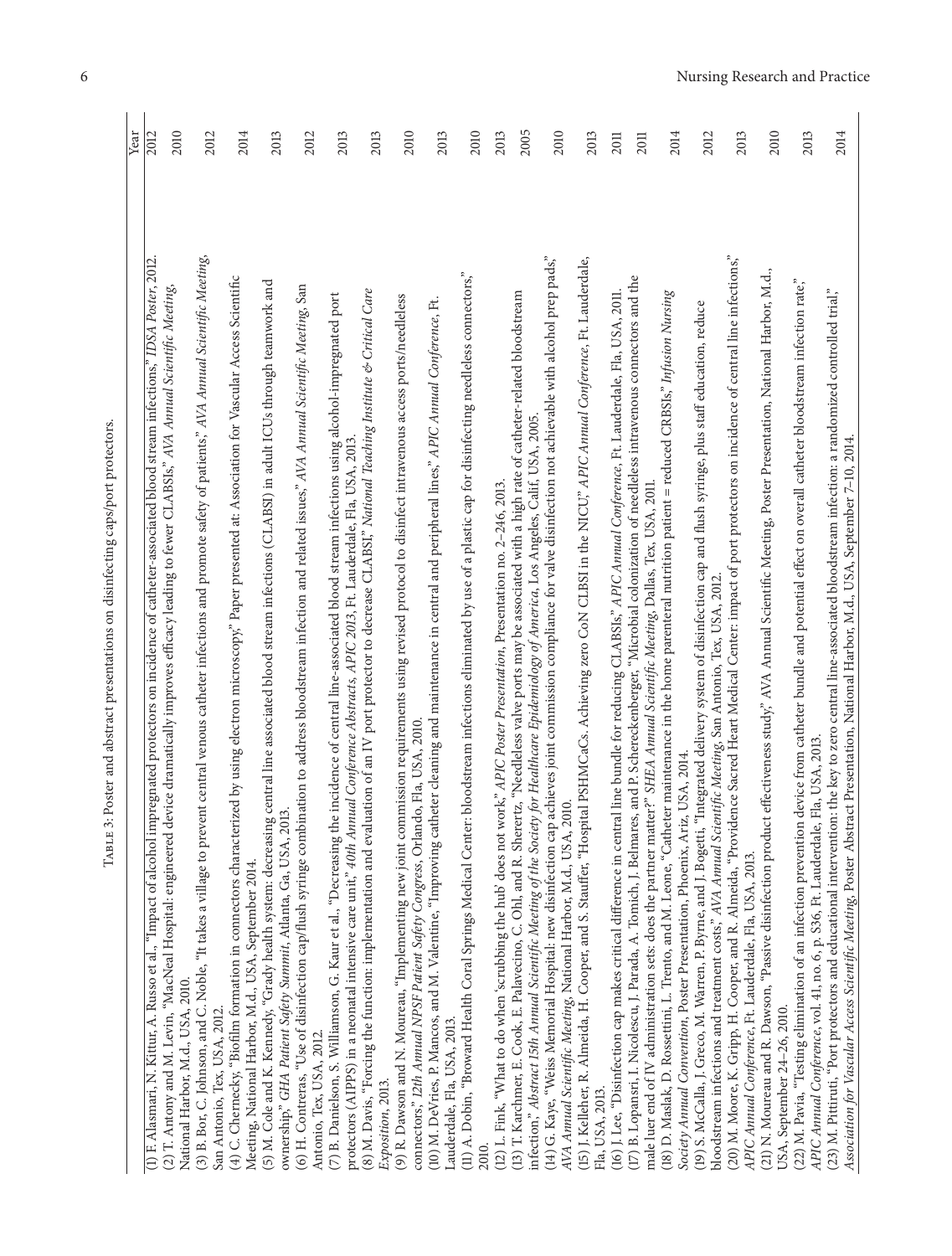| 2013        | (34) S. Sunner, K. C. Merrill, L. Linford, and C. Taylor, "Decreasing CLABSI rates and cost following implementation of a disinfectant cap in a tertiary care<br>hospital," 40th Annual Conference Abstracts, APIC 2013, Ft. Lauderdale, Fla, USA, 2013.                      |
|-------------|-------------------------------------------------------------------------------------------------------------------------------------------------------------------------------------------------------------------------------------------------------------------------------|
| <b>2011</b> | (33) P. Stokes, "St Francis Hospital: device for disinfecting needleless connectors solves problem of inconsistent swabbing technique," AVA Annual Scientific<br>Meeting, San Jose, Calif, USA, 2011.                                                                         |
| 2014        | (32) M. Small, "St Marks Hospital: The effect of 70% isopropyl alcohol port protection on central venous catheter related infection in patients on home parenteral<br>nutrition," World Congress Vascular Access, WOCOVA 2014, Berlin, Germany, 2014.                         |
| <b>2011</b> | (31) E. Simpser, H. Painter, and M. Pavia, "St Marys Healthcare System for Children: reducing central line-associated bloodstream infections through additions to<br>bundle," NACHRI Annual Leadership Conference, Bellevue, Wash, USA, 2011.                                 |
| 2014        | (30) J. Shiber, G. Jolicoeur, and T. Crouchet, "Ochsner Medical Center: reducing central line-associated bloodstream infections through the addition of<br>disinfecting port protector caps to the central line bundle," Annual Research Day, New Orleans, La, USA, May 2014. |
|             | infections," AVA Annual Scientific Meeting, Nashville, Tenn, USA, 2013.                                                                                                                                                                                                       |
| 2013        | (29) R. Seiler and S. Meyer, "Improving infection control compliance using combined cap/flush syringe technology to reduce central line associated bloodstream                                                                                                                |
| 2011        | (28) G. Schears, "Cap the connector: save the patient," AVA Annual Scientific Meeting, 2011.                                                                                                                                                                                  |
| 2009        | (27) M. Ryder, "Access site and hub disinfection: in vitro testing of a novel device," SHEA Annual Scientific Meeting, Poster Presentation, abstract 168, 2009.                                                                                                               |
| <b>2011</b> | (26) M. Pratt and M. Leone, "Coram specialty infusion services. An evaluation of the effectiveness of intravenous disinfection caps in the prevention of CVAD<br>infections in parenteral nutrition," A.S.P.E.N. Clinical Nutrition Week Conference, Vancouver, Canada, 2011. |
| 2014        | (25) P. Posa, "Improving IV connector disinfection by using human factors engineering to identify effective, nurse-friendly solutions," APIC Annual Conference, Ft.<br>Lauderdale, Fla, USA, 2014.                                                                            |
|             | (CLABSI) in a neonatal intensive care unit with use of access site disinfection caps," IDSA Annual Meeting, Boston, Mass, USA, 2011.                                                                                                                                          |
| 2011        | "Rady Children's Hospital San Diego, reduction of central line associated bloodstream infection<br>(24) A. Pong, C. Salgado, M. Speziale, P. Grimm, and C. Abe, '                                                                                                             |

TABLE 3: Continued.

TABLE 3: Continued.

Year

# Nursing Research and Practice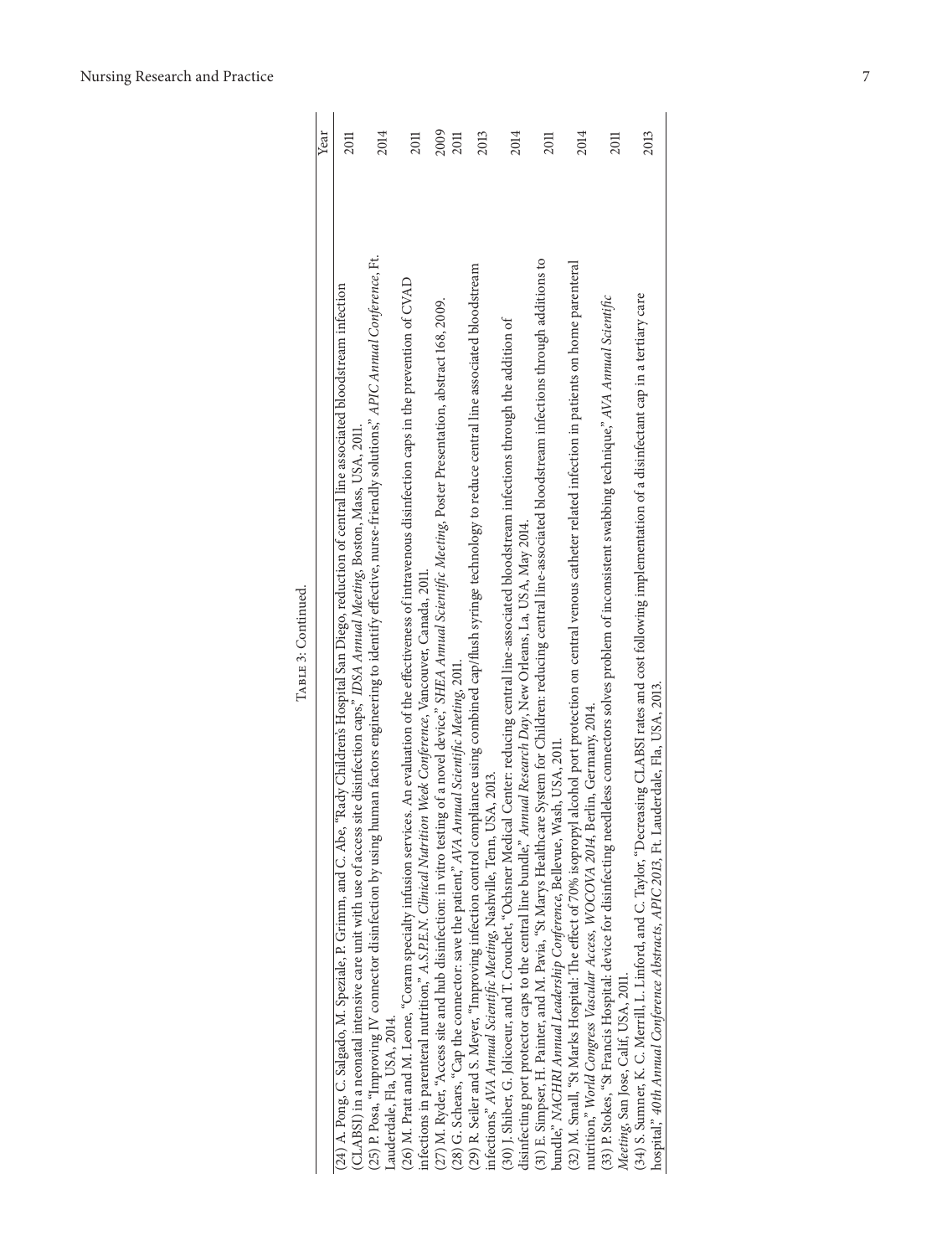|                                                                                                                                                                                                                                                              | Year |
|--------------------------------------------------------------------------------------------------------------------------------------------------------------------------------------------------------------------------------------------------------------|------|
| (1) B. Brismar, L. Jordahl et al., Clinical Nutrition, vol. 6, no. 1, pp. 31-33, 1984.                                                                                                                                                                       | 1984 |
| (2) I. F. Btaiche, D. S. Kovacevich et al., Am J Infect Control, vol. 39, no. 4, pp. 277-283, 2011.                                                                                                                                                          | 2011 |
| (3) A. R. Burrell, M. L. McLaws et al., Med J Aust, vol. 194, no. 11, pp. 583-587, 2011.                                                                                                                                                                     | 2011 |
| (4) C. Chernecky, "Biofilm formation in connectors characterized by using electron microscopy," Abstract Assoc Vasc Access<br>Scientific Conference, National Harbor, M.d., USA, September 2014.                                                             | 2014 |
| (5) D. Cozanitis and P. Makela, Acta anaesthesiologica Belgica, vol. 59, no. 2, pp. 59-63, 2008.                                                                                                                                                             | 2008 |
| (6) J. Davis, "Pennsylvania patient safety authority 2011," Patient Safety Advisory, vol. 8, no. 3, pp. 100-104, 2011.                                                                                                                                       | 2011 |
| (7) R. Donlan, Curr Top Microbiol Immunol, vol. 322, pp. 133-161, 2008.                                                                                                                                                                                      | 2008 |
| (8) R. M. Donlan and J. W. Costerton, Clinical Microbiology Reviews, vol. 15, no. 2, pp. 167-193, 2002.                                                                                                                                                      | 2002 |
| (9) R. Donlan, Emerging Infection Diseases, vol. 7, no. 2, pp. 277-281, 2001.                                                                                                                                                                                | 2001 |
| (10) L. Hadaway, Nursing Management, vol. 39, no. 10, p. 17, 2008.                                                                                                                                                                                           | 2008 |
| (11) L. Hadaway, J Infus Nurs, vol. 35, no. 4, pp. 230-240, 2012.                                                                                                                                                                                            | 2012 |
| (12) L. Hadaway, Journal of Infusion Nursing, vol. 26, no. 1, pp. 44-48, 2003.                                                                                                                                                                               | 2003 |
| (13) J. Liñares, A. Sitges-Serra, J. Garau, J. Perez, and R. Martin, Journal of Clinical Microbiology, vol. 21, no. 3, pp. 357-360,<br>1985.                                                                                                                 | 1985 |
| (14) B. L. Lobo, G. Vaidean et al., <i>J Hosp Med</i> , vol. 4, no. 7, pp. 417-422, 2009.                                                                                                                                                                    | 2009 |
| (15) J.-C. Lucet, J. Hayon et al., Infection Control and Hospital Epidemiology, vol. 21, no. 1, pp. 40-42, 2000.                                                                                                                                             | 2000 |
| (16) M. A. Luebke, M. J. Arduino, D. L. Duda et al., American Journal of Infection Control, vol. 26, no. 4, pp. 437-441, 1998.                                                                                                                               | 1998 |
| (17) L. M. Mahieu, A. O. De Muynck et al., <i>J Hosp Infect</i> , vol. 48, pp. 108-116, 2001.                                                                                                                                                                | 2001 |
| (18) D. Macklin, J Assoc Vasc Access, vol. 15, no. 3, pp. 126-150, 2010.                                                                                                                                                                                     | 2010 |
| (19) D. Maki, C. E. Weise, and H. W. Sarafin, New England Journal Medicine, vol. 296, pp. 1305-1309, 1977.                                                                                                                                                   | 1977 |
| (20) D. Maki, Anesth Analg, vol. 56, no. 1, pp. 141-153, 1977.                                                                                                                                                                                               | 1977 |
| (21) L. A. Mermel, Clinical Infectious Diseases, vol. 52, no. 2, pp. 211-212, 2011.                                                                                                                                                                          | 2011 |
| (22) M. L. Moro, E. F. Vigano, and A. Cozzi Lepri, Infect Control Hosp Epidemiol, vol. 15, no. 4, part 1, pp. 253-264, 1994.                                                                                                                                 | 1994 |
| (23) I. Raad, W. Costerton et al., Journal of Infectious Diseases, vol. 168, no. 2, pp. 400-407, 1993.                                                                                                                                                       | 1993 |
| (24) I. Raad, M. Luna, S. Khalil, J. Costerton, C. Lam, and G. Bodey, JAMA, vol. 271, no. 13, pp. 1014-1016, 1994.                                                                                                                                           | 1994 |
| (25) P. Ramritu, K. Halton, D. Cook, M. Whitby, and N. Graves, Journal of Advanced Nursing, vol. 62, no. 1, pp. 3-21, 2008.                                                                                                                                  | 2008 |
| (26) C. M. Rickard, J. Webster, and E. G. Playford, Med J Aust, vol. 198, no. 10, pp. 519-520, 2013.                                                                                                                                                         | 2013 |
| (27) M. Ryder, G. Hamilton, M. Hamilton, and G. James, "Bacterial transfer through needlefree connectors: comparison of<br>nine different devices," Society for Healthcare Epidemiology of America Annual Scientific Meeting, Baltimore, M.d., USA,<br>2007. | 2007 |
| (28) M. Ryder, Topics in Advanced Practice Nursing eJournal, vol. 2005, 2005.                                                                                                                                                                                | 2005 |
| (29) M. Ryder, Advocate, 2006.                                                                                                                                                                                                                               | 2006 |
| (30) M. B. Salzman, H. D. Isenberg et al., <i>J Infect Dis</i> , vol. 167, no. 2, pp. 487-490, 1993.                                                                                                                                                         | 1993 |
| (31) M. B. Salzman and L. G. Rubin, <i>Nutrition</i> , vol. 13, supplement 4, pp. 15s-17s, 1997.                                                                                                                                                             | 1997 |
| (32) N. Safdar and D. Maki, Intensive Care Med, vol. 30, no. 1, pp. 62-67, 2004.                                                                                                                                                                             | 2004 |
| (33) A. Sitges-Serra et al., Nutrition, vol 13, supplement 4, pp. 30s-35s, 1997.                                                                                                                                                                             | 1997 |
| (34) A. Sitges-Serra, J. Linares, and J. Garau, Surgery, vol. 97, no. 3, pp. 355-357, 1985.                                                                                                                                                                  | 1985 |
| (35) A. Sitges-Serra, J. Linares, J. L. Perez, E. Jaurrieta, and L. Lorente, J Parenter Enteral Nutr, vol. 9, no. 3, pp. 322-325, 1985.                                                                                                                      | 1985 |
| (36) A. Sitges-Serra, P. Puig, J. Linares et al., <i>J Parenter Enteral Nutr</i> , vol. 8, no. 6, pp. 668-672, 1984.                                                                                                                                         | 1984 |
| (37) B. W. Trautner and R. O. Darouiche, Archives of Internal Medicine, vol. 164, no. 8, pp. 842-850, 2004.                                                                                                                                                  | 2004 |
| (38) J. M. Walz, K. Faris, S. O. Heard, Critical Care Medicine, vol. 36, no. 9, pp. 2689-2690, 2008.                                                                                                                                                         | 2008 |

Moro reported hub colonization in only 3.5% (21/607), but found that this group was responsible for severe systemic infections more frequently [128]. Studies indicate that, during periods of nonuse, colony forming units (CFU) are present on access hubs in numbers ranging from 15 to 1000 CFU, representing quantities sufficient to cause contamination,

biofilm formation, and potentially bacteremia if not sufficiently disinfected prior to access [3, 5, 12, 99, 110, 111, 134– 143]. As demonstrated by multiple studies, infections are drastically lower or eliminated by disinfecting or covering the access hub with an antimicrobial cap [14, 16–20, 113, 127, 144–146]. Hub contamination plays an increasingly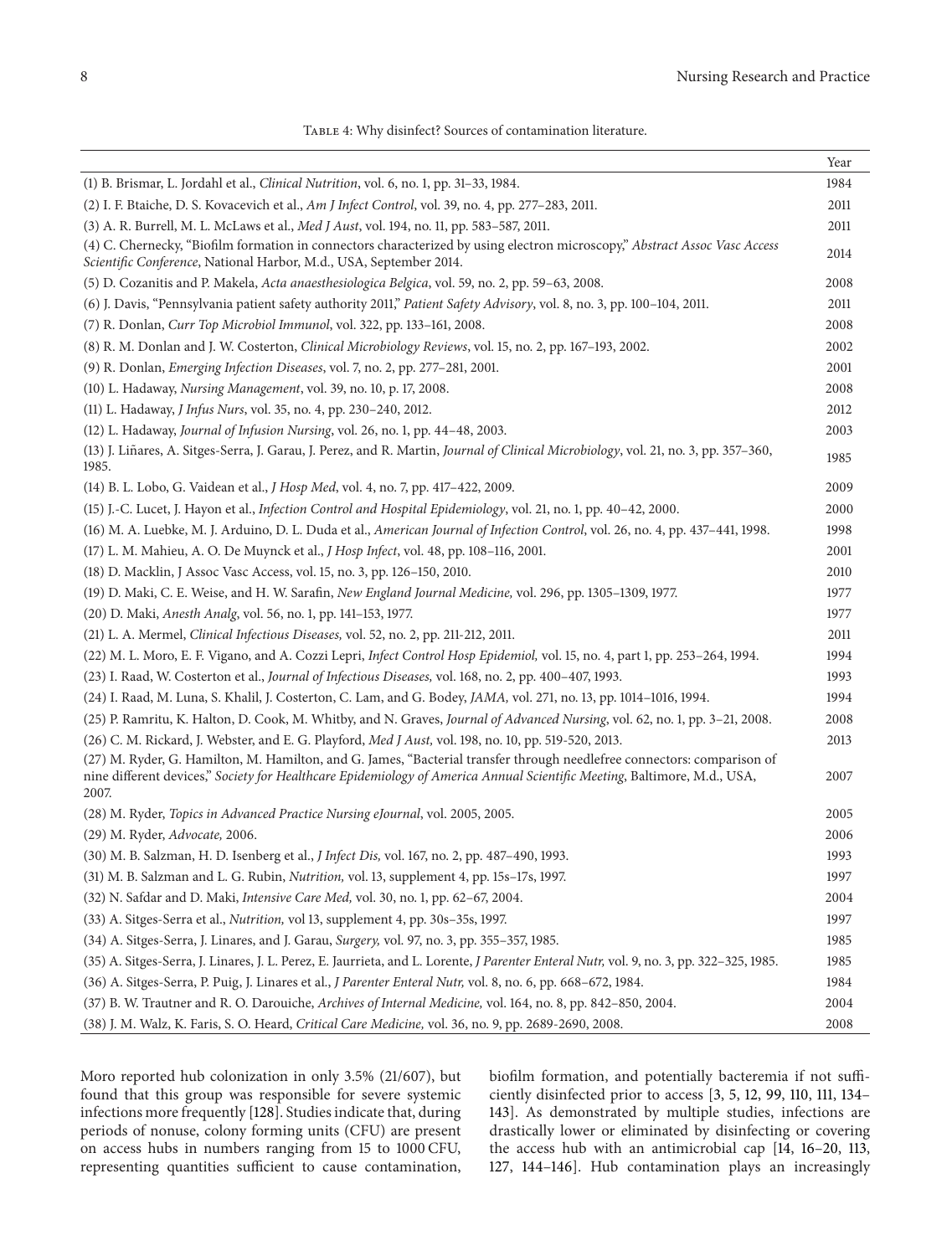|                                                                                                                                          | Year |
|------------------------------------------------------------------------------------------------------------------------------------------|------|
| (1) N. Arora et al., Am J Med Qual, vol. 29, no. 4, pp. 329-334, 2013.                                                                   | 2013 |
| (2) K. Y. Blot et al., Crit Care Med, vol. 42, no. 5, p. e382, 2014.                                                                     | 2014 |
| (3) K. Blot et al., <i>Clin Infect Dis</i> , vol. 59, no. 1, pp. 96-105, 2014.                                                           | 2014 |
| (4) C. L. Boyer, J Intraven Nurs, vol. 21, supplement 5, pp. S161-S165, 1998.                                                            | 1998 |
| (5) C. Chernecky et al., Clin J Oncol Nurs, vol. 13, no. 6, pp. 630-633, 2009.                                                           | 2009 |
| (6) M. G. Cherry et al., Med Teach, vol. 32, no. 3, pp. 198-218, 2010.                                                                   | 2010 |
| (7) M. G. Cherry et al., Med Teach, vol. 34, no. 6, pp. e406-e420, 2012.                                                                 | 2012 |
| (8) S. Cookson et al., Infect Control Hosp Epidemiol, vol. 19, no. 1, pp. 23-27, 1998.                                                   | 1998 |
| (9) K. Cooper et al., <i>J Hosp Infect</i> , vol. 86, no. 1, pp. 47-52, 2014.                                                            | 2014 |
| (10) C. Coopersmith, J. E. Zack, M. R. Ward et al., vol. 139, no. 2, pp. 131-136, 2004.                                                  | 2004 |
| (11) M. G. Fakih et al., Infect Control Hosp Epidemiol, vol. 33, no. 5, pp. 449-455, 2012.                                               | 2012 |
| (12) B. M. Farr, Infect Control Hosp Epidemiol, vol. 21, no. 6, pp. 411-416, 2000.                                                       | 2000 |
| (13) G. K. Frampton, P. Harris, K. Cooper et al., Health Technol Assess, vol. 18, no. 15, pp. 1-365, 2014.                               | 2014 |
| (14) K. Herzer, L. Niessen et al., BMJ Open, vol. 2014, article 4, 2014.                                                                 | 2014 |
| (15) Y. J. Hsu, K. Weeks et al., Am J Infect Control, vol. 42, supplement 10, pp. S191–196, 2014.                                        | 2014 |
| (16) J. M. Jardim, R. A. Lacerda et al., Revista da Escola de Enfermagem da USP, vol. 47, no. 1, pp. 38-45, 2013.                        | 2013 |
| (17) I. S. Jeong, S. M. Park, J. M. Lee, J. Y. Song, and S. J. Lee, Am J Infect Control, vol. 41, no. 8, pp. 710-716, 2013.              | 2013 |
| (18) R. D. Lobo, A. S. Levin, L. M. Gomes et al., Am J Infect Control, vol. 33, no. 2, pp. 83-87, 2005.                                  | 2005 |
| (19) D. Macklin, C. Chernecky, K. Nugent, J. Waller, Journal of Vascular Access Devices, vol. 8, no. 2, pp. 8-13, 2003.                  | 2003 |
| (20) A. S. McAlearney, J. L. Hefner, Am J Infect Control, vol. 42, supplement 10, pp. S216-222, 2014.                                    | 2014 |
| (21) M. McGuckin, R. Waterman, L. Porten et al., Am J Infect Control, vol. 27, no. 4, pp. 309-314, 1999.                                 | 1999 |
| (22) A. Mian, C. Russell, M. Honeycutt, and C. Oldridge, J Ark Med Soc, vol. 109, no. 7, pp. 128-131, 2012.                              | 2012 |
| (23) N. Moureau, "Winning the war on CLABSIs: the role of education and new technology" ICT, 2009.                                       | 2009 |
| (24) D. Platace, I. Klava, L. Antonevica et al., Acta Chirurgica Latviensis, vol. 9, no. 1, pp. 50-55, 2010.                             | 2010 |
| (25) P. Pronovost, D. Needham, S. Berenholtz et al., The New England Journal of Medicine, vol. 355, no. 26, pp. 2725-2732,<br>2006.      | 2006 |
| (26) P. Rangachari, Qual Manag Health Care, vol. 22, no. 1, pp. 16-24, 2013.                                                             | 2013 |
| (27) G. D. Sacks, B. S. Diggs et al., Am J Surg, vol. 207, no. 6, pp. 817-823, 2014.                                                     | 2014 |
| (28) J. Segreti, S. Garcia-Houchins, L. Gorski et al., JIN, vol. 34, no. 2, pp. 126-133, 2011.                                           | 2011 |
| (29) J. S. Smith, K. M. Kirksey, H. Becker, A. Brown, J Infus Nurs, vol. 34, no. 3, pp. 193-200, 2011.                                   | 2011 |
| (30) D. Warren, J. Zack, and J. Mayfield, CHEST, vol. 126, no. 5, pp. 1612-1618, 2004.                                                   | 2004 |
| (31) D. K. Warren et al., Infect Control Hosp Epidemiol, vol. 27, no. 7, pp. 662-669, 2006.                                              | 2006 |
| (32) D. K. Warren, D. S. Yokoe, M. W. Climo et al., Infect Control Hosp Epidemiol, vol. 27, no. 1, pp. 8-13, 2006.                       | 2006 |
| (33) D. K. Warren, J. E. Zack, M. J. Cox, M. M. Cohen, and V. J. Fraser, Critical Care Medicine, vol. 31, no. 7, pp. 1959-1963,<br>2003. | 2003 |
| (34) E. Young, M. Commiskey, S. Wilson, Am J Infect Control, vol. 34, no. 8, pp. 503-506, 2006.                                          | 2006 |
| (35) W. Zingg, A. Imhof, M. Maggiorini et al., Critical Care Medicine, vol. 37, no. 7, pp. 2167–2173, 2009.                              | 2009 |

| TABLE 5: Education and compliance literature. |  |  |
|-----------------------------------------------|--|--|
|-----------------------------------------------|--|--|

important role with infection risk the longer the catheter is in place [15]. Intraluminal contamination and subsequent colonization become more prominent with longer dwell times [110,147]. Perez and associates found 59% (42/75) of one group of NC colonized with biofilm and Salzman found that 71% (20/28) of catheter related infections originated in the catheter hub presumably from contamination [15, 21, 22, 148]. Clearly hub contamination is a causative element in catheter related infections and one that demonstrates the necessity for effective hub disinfection prior to access [110,113,127,133,144, 149].

*3.2. What to Disinfect?* Disinfection points to gain access to intravenous or intravascular devices may include tubing side ports, direct catheter connections, stopcocks with needle free caps, NC of various types (split septum, mechanical valves, positive pressure valves, zero, or neutral connectors), traditional silicone septum, or other forms of access integrated with the catheter or tubing. Any intravascular access point with a surface open to the environment requires disinfection prior to use, as it acts as the immediate portal of entry for intraluminal contaminants [23, 99, 113, 127, 133, 144, 150– 152]. Needle free devices constitute more than 80% of access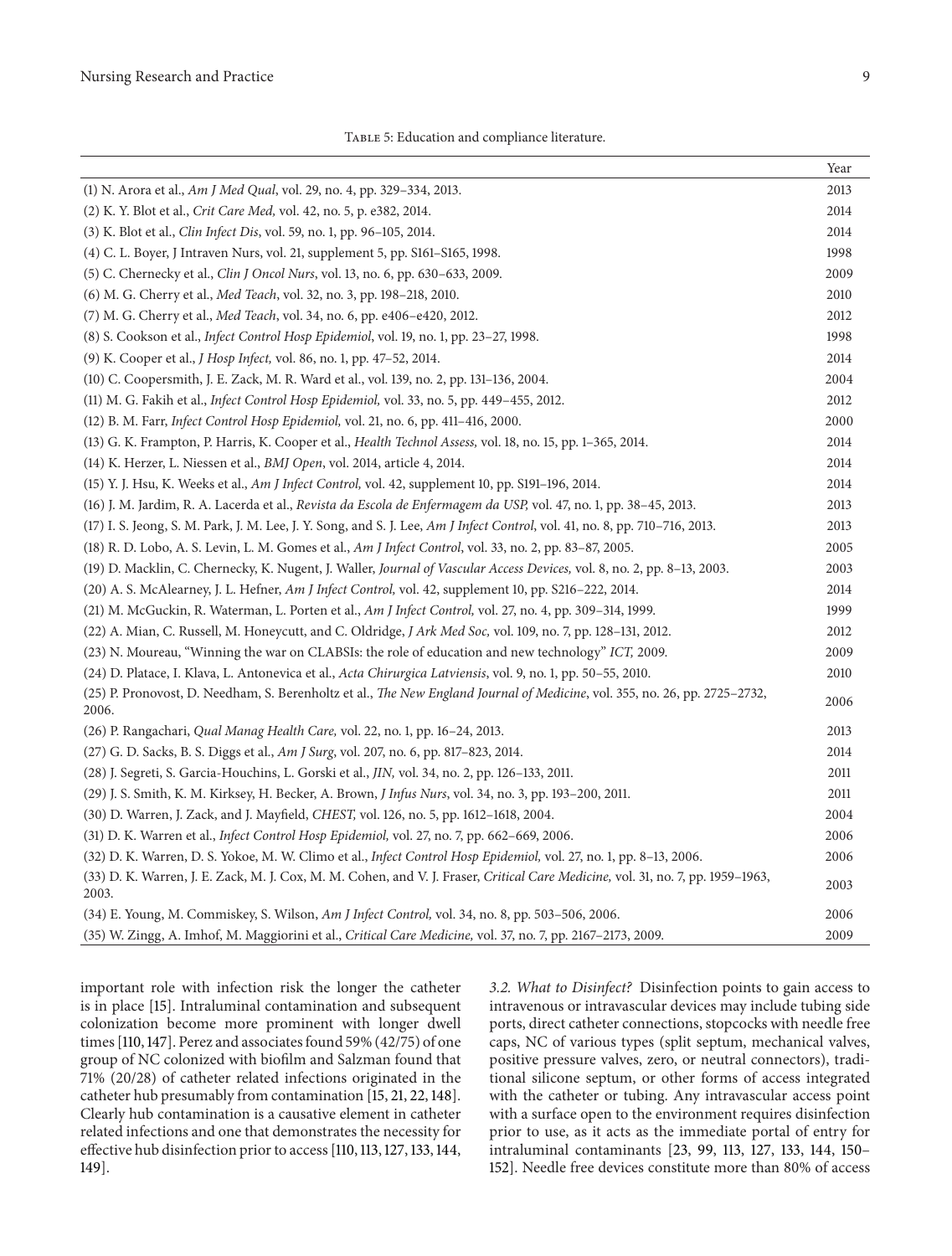| ۰. | ۰, |
|----|----|
|----|----|

|   | Recommendations for disinfecting practices                                                                                                                                                                                                                                                                                                                | Levels of<br>evidence* |
|---|-----------------------------------------------------------------------------------------------------------------------------------------------------------------------------------------------------------------------------------------------------------------------------------------------------------------------------------------------------------|------------------------|
|   | Use disinfection on surfaces of needleless connectors, stopcocks and other intravascular<br>access ports immediately prior to any connection, infusion or aspiration with appropriate<br>antiseptic agent (e.g., alcoholic chlorhexidine, povidone iodine, an iodophor, or 70%<br>alcohol). Access catheter connections with sterile devices only [8-11]. | B                      |
|   | Antimicrobial caps/port protectors may be effectively used for passive continuous hub<br>disinfection on needleless connections in accordance with manufacturer instructions, in<br>conjunction with frictional antiseptic wiping between applications and access<br>$[2, 6, 10, 12-51].$                                                                 | $B-C$                  |
| 3 | Ensure compliance with hand hygiene, gloving and aseptic practices prior to any contact<br>with intravenous devices and add-on equipment [6, 8, 10, 30, 52-59].                                                                                                                                                                                           | B                      |
|   | Establish and educate all clinical staff on a standard protocol to disinfect catheter hubs,<br>needleless connectors and ports prior to and after each access [11, 20, 60-63].                                                                                                                                                                            | $B-C$                  |
| 5 | Provide consistent and varied staff education on consequences of poor technique along with<br>clinical reminders of best practice [10, 13, 51, 54, 60, 64-87].                                                                                                                                                                                            | C                      |
| 6 | Establish regular surveillance of compliance for disinfection of intravascular devices prior to<br>access with reporting of results to each care unit [1, 67, 72, 78, 88-96].                                                                                                                                                                             | C                      |
|   | Establish a formal process to evaluate new technology and needleless connector designs<br>$[7, 71, 97, 98]$ .                                                                                                                                                                                                                                             | A                      |
| 8 | Implement a multimodal quality improvement infection prevention program that applies<br>guidelines and recommendations to all intravascular practices [68, 78, 85, 99-101].                                                                                                                                                                               | B                      |

<sup>∗</sup>Grade of recommendation was modified from the NHMRC definitions (NHMRC, 2009) [102]. To achieve a grade of A the research is required to be a high quality randomized control trial (RCT) or a systematic review of high quality RCTs. Laboratory (in vitro) research was classified as level V evidence (DeVries and Berlet, 2010 [103]; The University of Newcastle Australia, 2014 [104]).

A: body of evidence can be trusted to guide practice, systematic review or RCT.

B: body of evidence can be trusted to guide practice in most situations, RCT or high quality observational study.

C: body of evidence provides some support for recommendation but care should be taken in its application, observational studies.

D: Level V evidence or evidence that is weak and recommendation must be applied with caution, expert opinion, animal, or laboratory studies.

devices, are recommended by Centers for Disease Control for all tubing/catheter access, and are now more common than traditional covered septal access ports which allowed needles to pass easily through the silicone or rubber covered access [8, 153]. Primary areas of focus for disinfection of access sites are the point where the sterile syringe or tubing contacts the site, as in the top septum surface, and the threads or side surfaces [7, 143, 154]. Manufacturers are required to include instructions for device use and disinfection recommendations with each product to guide in the correct and safe usage of the NC.

Effective disinfection of a NC is influenced by several factors including: ability to clean the NC surface, the amount and position of grooves or gaps present, and the roughness or smoothness of the septum [1, 3, 7, 69, 150, 154–156]. All NC consist of a septum, a fluid pathway and a mechanism for activation; the design, space, volume, and human factors all affect how easy a product is to use and disinfect, and may also act as contributors to the potential risk of catheter associated bloodstream infection [3, 69,150,155,157,158]. NC have gaps of differing widths between the septal seal and the housing which may allow ingress of microorganisms [7, 23, 99, 143]. Adequate cleaning or need for additional cleaning of the septal access site may be based on the specific design features of the individual NC [2, 4, 5, 7, 70, 111, 129, 153, 159– 161]. New products or technology should be transitioned into a healthcare facility only after a complete evaluation of both the research and the performance of the product to determine the impact of the change on patient outcomes [71, 97, 98, 149, 160, 162–166].

*3.3. Disinfection Practices.* Recommendations from both the Centers for Disease Control and the Infusion Nurses Society state clinician should minimize contamination risk by disinfection the access ports of the add-on device using friction with an appropriate disinfectant (70% alcohol, chlorhexidine, povidone iodine, and iodophors) prior to any access [8, 11, 24, 167, 168]. The 70% isopropyl alcohol wipe is most commonly used to disinfect the access surface of NC and has been proven effective or ineffective at disinfection times from 5 seconds to 60 seconds [14, 19, 24–27, 131, 151, 169– 177]. The major biocide effect of alcohol occurs while wet and immediately after drying, allowing for dehydration of bacterial cells, whereas alcoholic chlorhexidine is most effective during the drying process, where it enters the cell to cause destruction providing ongoing antimicrobial effect [150, 172]. The disinfecting action of chlorhexidine in combination with alcohol, allowing for both immediate and sustained action; has proven to be more effective than either agent alone [21, 131, 168, 172, 176, 178–180]. Faster drying time with alcohol makes it superior to other disinfection agents and provides an advantage to chlorhexidine when used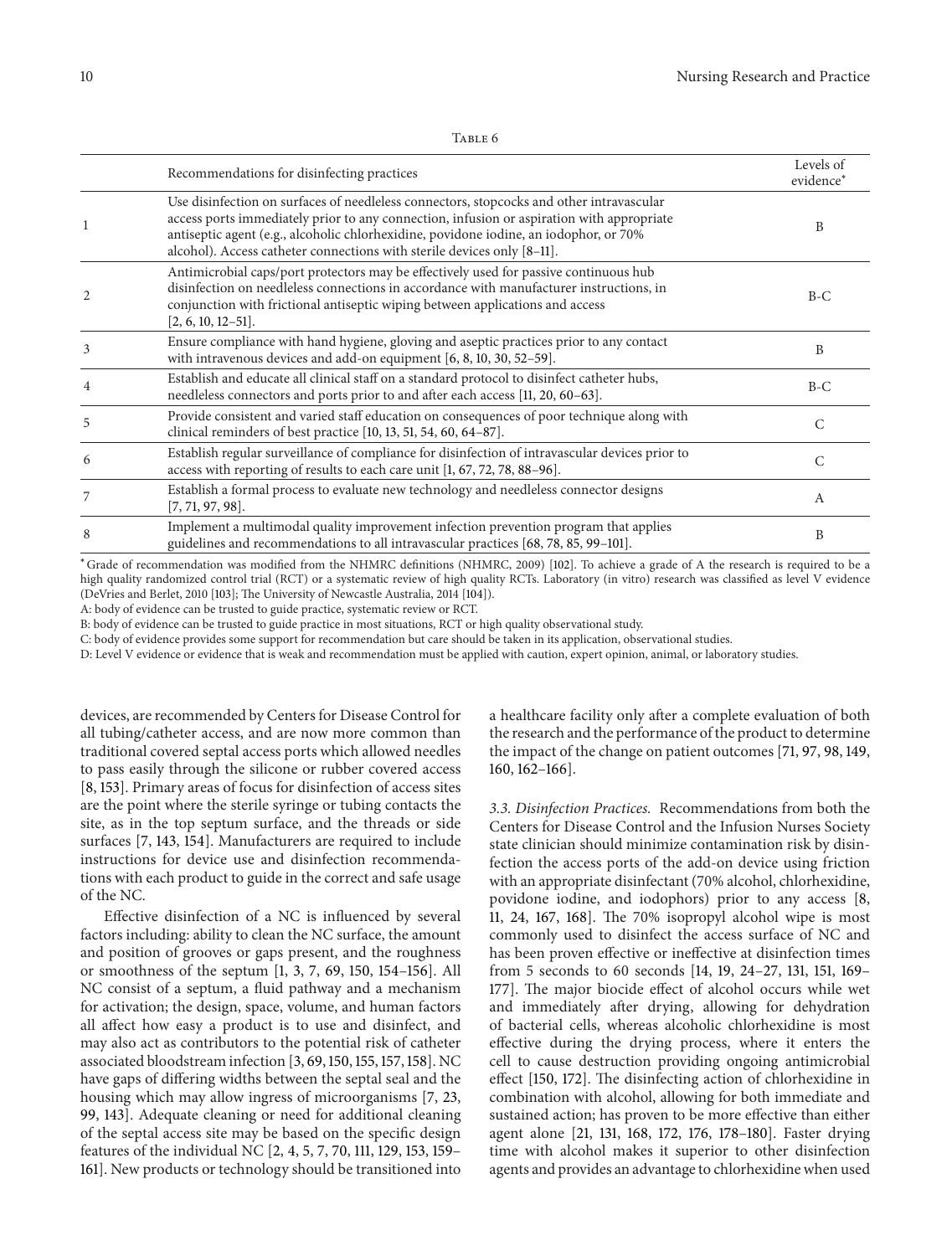in combination. Effectiveness of 70% alcohol disinfection is variable based on application techniques and characteristics of NC surface and design, leading some researchers to conclude that complete disinfection of microorganisms on some NC surfaces may not be achievable [12]. In the Menyhay prospective in vitro study, 20 (67%) of 30 NC disinfected with 70% alcohol resulted in transmission of contaminants (442–25,000 CFU) yet 60 tested with barrier caps (containing 2% chlorhexidine and 70% alcohol) showed only one (1.6%) with transmission of contaminants [19]. In both the Kaler laboratory and the Ruschman randomized experimental design studies, using a 15 second and 60 second scrub respectively, disinfection with 70% alcohol eliminated all microorganisms [173, 181]. Kaler performed laboratory testing on contaminated NC with a small sample using 70% alcohol and alcoholic chlorhexidine and found both to be effective for hub disinfection [181]. Two additional studies gave conflicting results. Rupp demonstrated 5 second alcohol disinfection was effective; this was in direct contrast with the Smith study where contact time of 10/12/15 seconds was deemed adequate, but 5 and 8 seconds were not as effective to prevent bacterial transfer [170, 171]. Simmons and colleagues found 3/10/15 seconds significantly decreased the bacterial load in an in vitro laboratory study, with some level of bacteria remaining during all duration levels tested; disinfection failed to completely eliminate contaminants [13]. More studies are needed to provide efficacy for optimal time necessary to eliminate surface contaminants.

Research of Macias and associates with 2% chlorhexidine in 70% isopropyl alcohol on skin proved an added substantive effect, even against freshly introduced organisms, for up to 24 hours, establishing this agent as a superior disinfecting agent when longer action is needed, in comparison with single agents of 70% isopropyl alcohol, 10% povidone iodine and 10% sodium hypochlorite [172]. Alcoholic chlorhexidine performed consistently well or better than other disinfection agents in multiple studies [21, 24, 131, 168, 172, 179, 182]. In the research by Hong et al., a 5 second scrub with alcoholic chlorhexidine fully disinfected NC surfaces treated with Pseudomonas Aeruginosa [179]. In the most recent Epic3 United Kingdom report of evidence-based guidelines, recommendations by expert consensus include a 15 second cleansing with alcoholic chlorhexidine prior to and after each access [53]. In actual practice disinfection prior to access is expected, while cleansing after each access is rarely done.

*3.4. Passive Disinfection.* Disinfection research includes various forms of passive antimicrobial hub protection with 70% alcohol caps (SwabCap, Excelsior Medical, Neptune, NJ; Curos Port Protector, Ivera Medical, San Diego, CA;, EffectIV-Cap, Hospira, Lake Forest, IL; DualCap, Catheter Connections, Salt Lake City, UT), iodinated alcohol hub, povidone iodine gauze and specialty covers, and combination chlorhexidine/alcohol caps [12, 14, 18, 19, 23, 25–43, 146, 178, 183–192]. In a randomized prospective trial by Pittiruti, 46 catheters received a 70% alcohol port protector with no detected CLABSIs over 707 catheter days, colonization in two catheters and no contaminated blood cultures [18]. Of note the Pittiruti study resulted in reductions of CLABSIs in the port protector/disinfection cap group and the control group, with improvements attributed to both the disinfection caps and educational efforts. These disinfection caps applied and left in place provide active mechanical friction along with longer contact time creating a physical and chemical barrier between the lumen and the environment [26]. As a progressive CLABSI intervention Posa at St. Joseph Mercy Health System implemented an insertion bundle, chlorhexidine bathing, a maintenance bundle, chlorhexidine dressing for central catheters, and educational programs, however it was not until implementing the 70% alcohol disinfection cap that their rates of CLABSI fell to zero and remained from 2011 to the end of 2012 The disinfection cap placed on all access ports eliminates human factor issues requiring clinicians to remember to carry the necessary disinfection supplies to the bedside or even to remember to perform the act of disinfection before each access [187]. An in vivo hospital study by DeVries gave nurses a choice to use either this single use cleansing cap or a disinfection cap to leave on the NC access site, clinicians preferred the longer lasting disinfection cap [14]. In another retrospective study, Schears noted a predisinfection cap CLABSI rate of 1.682/1000 catheter days and a CLABSI rate of 0.6461/1000 catheter days after implementing disinfection caps, representing a statistically significant 61% reduction in CLABSI [32]. In Wright et al.'s study at NorthShore University HealthSystem, a four University Hospital system, the intervention with 70% alcohol disinfection caps reported CLABSI rates declining from 1.42/1000 catheter days (16/11,540) to 0.69 (13/18,972) with a 95% confidence interval, based on 799 enrolled patients, representing a statistically significant decrease [26]. Another alcoholic hub protector study by Sweet et al. included 472 patients and 3005 catheter days and showed a decrease in overall CLABSIs from 2.3 to 0.3/1000 catheter days and a PICC CLABSI reduction from 2.3 to 0, a statistically significant change, with an 85.2% compliance rate [31]. Stango and associates reported a 50% reduction in CLABSIs and a savings of \$464,440 per year after alcoholic cap implementation [184]. Numerous studies have demonstrated consistent clinical effectiveness of 70% alcohol caps alone in studies and abstracts graded C or D [18, 26, 27, 31, 33, 41, 43, 178, 189, 191–194]. Alcoholic chlorhexidine caps are also effective in preventing contamination and completely disinfecting NC access surfaces (combination of alcoholic chlorhexidine in cap form is not commercially available in the USA) [2, 12, 19, 178, 179].

Another engineered solution for hub cleaning involves a 70% alcohol foam cap (Site Scrub, Bard Access, Salt Lake City, UT) designed for use as an access site cleansing cap for single use, then discarded. The Holroyd in vitro study at University of Florida compared the single use of this cleansing cap with 70% alcohol to traditional 70% alcohol wipes [151]. When the cleansing cap was used on stopcocks Holroyd found contamination and increased CFU. This study found 70% alcohol wipes and this alcohol cleansing cap were both effective on the surface of NC and catheter hubs [151]. Other groups also used this single use cleansing cap in combination with other 70% alcohol disinfecting caps designed to be left in place until the next access [14, 177].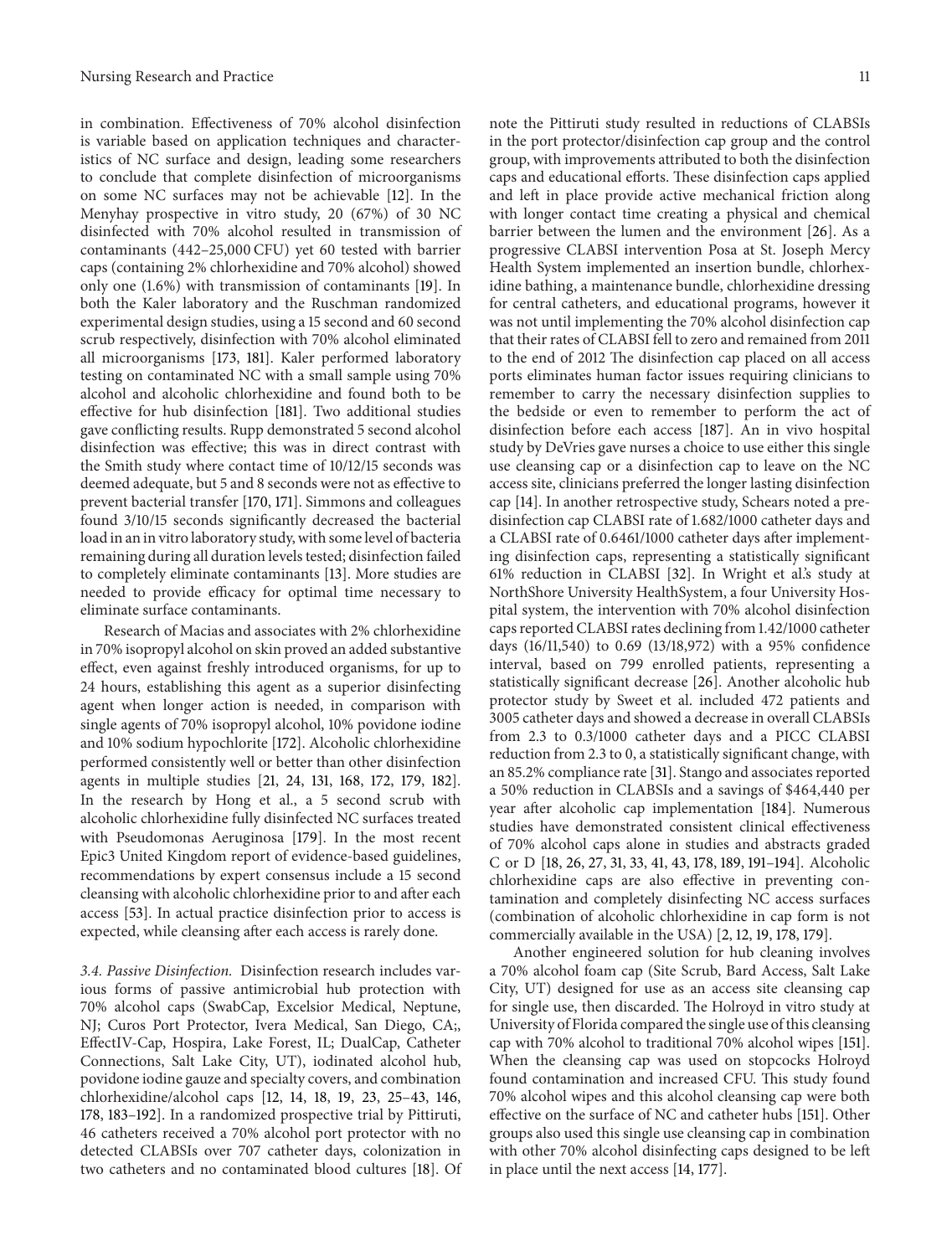*3.5. Clinical Implications.* Since the advent of NC as access hubs for the administration of medications or fluids, there has been a need to verify compliance with disinfection practices prior to access. During the period of needle usage for catheter access, nurses and doctors intuitively knew the necessity of disinfecting the access septum prior to inserting a needle. With NC, these questions arise: is disinfection always performed prior to access? Is disinfection performed in an effective manner? Do clinicians fully understand the consequences of not performing disinfection? Disinfection practices with alcohol or alcoholic chlorhexidine that include adequate contact disinfection time are effective if performed at all. According to a recent publication by Ryder, an issue was raised regarding whether failure to disinfect is considered a medical error and if so, is this omission considered negligence? [100] Catheter associated infections are a significant safety issue, and contamination caused by lack of aseptic technique is preventable. Once contamination occurs, bacteria attach to the inner lumen of the catheter, begin to grow and form biofilm, making successful eradication extremely difficult [6, 28–30, 113, 127, 133, 140–142, 144, 195]. Joint Commission now requires hospitals in the USA to protect patients by having a standard and measurable protocol for hub/access site disinfection [61, 62, 196]. Measurement of compliance with hub disinfection is challenging, requiring direct observation of the action unless disinfection caps/ports are used on all NC hubs as a form of verification. Passive disinfection through hub protectors/disinfection caps have differing designs and colors, leading to easy recognition and validation of compliance with usage. Reimbursement structures in the USA that now promote pay for performance and penalize poor outcomes will assist in driving these passive safety strategies that aid in monitoring and improving compliance with disinfection.

*3.6. Issues of Compliance and Monitoring.* While policies for disinfection of access devices are a first step, methods to validate actual practice and patient safety must be integrated into hospital culture. The central line bundle checklist is used as evidence to demonstrate compliance with safety practices during insertion, but the aspect of day to day management is not addressed in the bundle. Care and management of catheters takes up more than 99% of the dwell time of a catheter compared to the one hour or less for catheter insertion. Compliance with aseptic practice is important for both insertion and daily usage. Consistent hand hygiene and gloving performed prior to any procedure or even touching of a catheter helps reduce bacterial transfer. Application of alcoholic chlorhexidine to disinfect skin for central line insertions and now, more and more with peripheral catheter insertions, is helping to reduce bacterial ingress to the bloodstream. Maximum sterile barriers also reduce contamination during the insertion process so that overall, CLABSI rates occurring in the first few days of insertion continue to fall.

Even with the success of the Central Line Bundle on CLABSI reductions, a majority of hospitals remain well above zero for infections. Access and maintenance activities with the catheters may be to blame. When CLABSIs occur well after the 96 hour mark, contamination of the catheter through the NC is likely the culprit. From the evidence presented, NC and catheter hubs are a primary source of bacterial contamination, and subsequent transmission of contamination into the catheter lumen [6, 30,113,127,133,142, 144]. Just one omission of scrubbing the hub prior to access permits bacterial entry, attachment and biofilm formation that allow the bacteria to strengthen prior to release into the bloodstream. Preventing this form of contamination requires teaching and constant reinforcement of the required practice of regular and consistent disinfection prior to every access. Verification of compliance with hub disinfection by clinicians requires direct observation of the action unless disinfection hub protectors are used, providing a form of passive immediate visual verification. More and more studies are demonstrating lack of compliance with hub disinfection despite educational initiatives and better disinfection agents. Disinfection methods that incorporate prolonged duration of contact with an antiseptic agent to significantly decrease the level of surface bacteria present may provide a solution to the problem of hub contamination and variation in NC designs.

Various studies provide statements regarding conformity or lack of conformity concerning disinfection practices, attributing noncompliance to a lack of universal protocols, excessive workloads (e.g., when clinicians become busy, they are less likely to comply), or just forgetting to bring alcohol wipes to the bedside [54, 64, 72, 89–93, 188]. The Smith study on behavioral intention indicated a negative correlation between performing optimal disinfection with increasing age of clinicians and more years of experience [91]. Clearly there are human factors working against disinfection of hubs prior to access requiring engineered solutions such as passive disinfecting cap strips hanging on intravenous pump poles, supply dispensers of alcohol wipes at the bedside, or on the intravenous pump to ensure greater, even 100% compliance with disinfection each and every time [91, 170]. Monitoring and validation of hub disinfection compliance is necessary to determine if other measures are needed such as disinfection caps/port protectors. In an evaluation of 5877 physicians, nurses and technicians, Jardim et al. documented compliance with hub disinfection 38.7% of the time, leaving more than 61% of accesses without disinfection, leading to possible contamination and biofilm growth [92]. Platace et al. evaluated clinician hands during invasive procedures demonstrating 100% of the 48 nurses sampled exceeded acceptable levels of microorganisms, with the potential to contaminate and cause bloodstream infection [90]. Studies show there is a need for clear recommendations and practices that prevent transmission of contaminants through NC [68, 90]. Targeting of education for providers responsible for CVAD insertion and care for identifying appropriate indications, performing insertion with the central line bundle, performing surveillance of CLABSI and scrubbing the hub with an appropriate antiseptic are Category IA recommendations by AHRQ as critical components of a comprehensive CLABSI prevention program [9].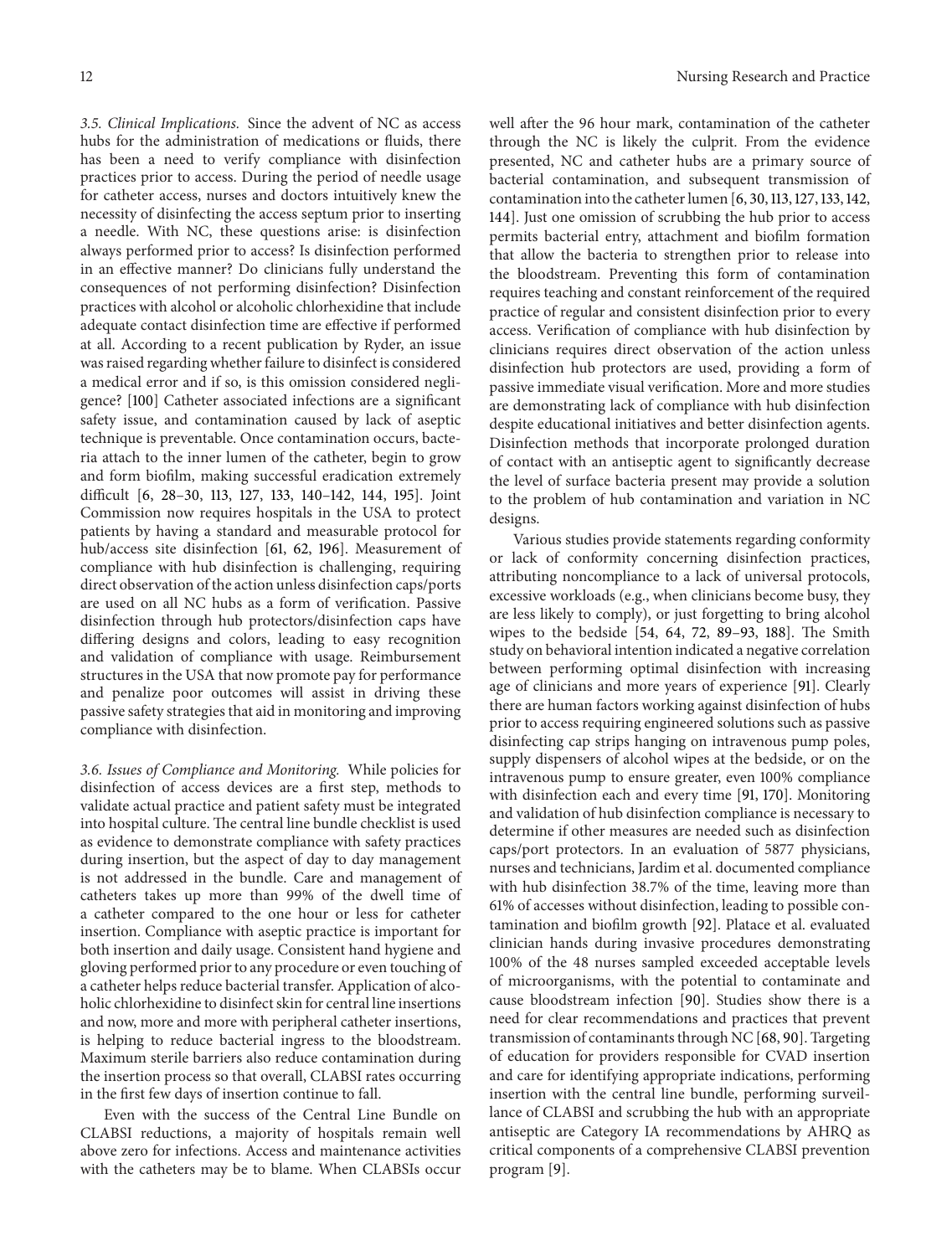*3.7. Risk of Bias and Limitations.* This systematic review highlights the lack of available high quality research in this area that tests the cause and effect relationship between NC disinfection practices and patient infection outcomes. It also asks the question "What are we basing our clinical practice guidelines on for disinfection of NC?" Absence of high quality RCT evidence required authors to include any clinical observational and cohort studies and laboratory studies. Overall, the evidence base for the effectiveness of various disinfection strategies is low level, resulting in recommendations compiled from the available publications. The strength of this review is that it includes all relevant, currently available pieces of evidence; however there remains a high level of uncertainty in the estimates of effectiveness of various decontamination techniques, and these are highly likely to change with the publication of new studies in the literature. Studies to date have a risk of unintentional bias due to the lack of randomization and control groups/strategies, in addition to small sample sizes and retrospective study designs. Randomized controlled studies are needed to rigorously evaluate the efficacy of disinfection practices and antiseptic hub protectors in preventing patient infection.

*3.8. Research Priorities.* Adequately large randomized controlled trials are urgently needed to establish high quality evidence of the efficacy of various disinfection practices to prevent infection. Randomized controlled trials are needed to identify if risk reduction differs with the type of antiseptic, for example, 70% alcohol versus 70% alcohol and chlorhexidine, or with differing concentrations of chlorhexidine in their efficacy for disinfection NC. Research may also validate the substantive effect of alcoholic chlorhexidine on NC and its continued antimicrobial activity on these surfaces, potentially establishing a reduced cleaning frequency or duration for NC. Study considerations for passive disinfection coupled with prefilled flush syringes could demonstrate drastic reduction of hub contamination and intraluminal biofilm colonization, but ultimately patient infection outcomes are needed. Research that replicates solid studies provides a stronger foundation for evidence-based practice and should be encouraged. Translational research is growing, providing clinical implications that directly apply to bedside practices [14, 57–59, 67, 70, 73–75]. NC disinfection is an excellent subject for efficacy studies utilizing comparative research for various disinfection approaches identifying relative reductions in patient infection risk. Claire Rickard, Ph.D., Professor of Nursing with Griffith University, states it well "We are belatedly realising that to eliminate these complications (infections) we must conduct research, implement evidencebased interventions and reduce the clinical practice variations that lead to their occurrence" [197]. Research and study are necessary as an integral part of professional practice, providing a means to direct clinical activity and to share with rising young clinicians long after we are gone.

#### **4. Conclusion**

Aseptic technique is the foundation for safe delivery of intravenous medications and solutions. More and more studies reveal lack of compliance with disinfection of access ports prior to and after access, despite educational initiatives, and better disinfection agents [1, 26, 27, 38, 54, 57, 64, 67, 69, 72, 74, 78, 83, 88–93, 188, 198–205]. Rather than creating devices such as the ultraviolet C port to eradicate contamination within the hub, the goal should be to eliminate surface pathogens before entering the NC or catheter. Passive disinfection caps reduce guess work, provide clinicians with a point of use solution, and reduce contamination. It is critical for healthcare facilities and clinicians to take responsibility for compliance with aseptic technique for NC disinfection, to monitor compliance regularly, to involve frontline staff in solutions, and to facilitate education that promotes understanding of the consequences of failure to comply with the standard of care for access site disinfection.

#### **Conflict of Interests**

Open access fees were paid by first author. Nancy L. Moureau is a speaker and educational consultant with 3M, Access Scientific, Analogic, Angiodynamics, Arrow/Teleflex, Baxter, Carefusion, Cook, Excelsior, Genentech, Hospira, Nexus, Vascular Pathways, and Vygon; chief executive officer of PICC Excellence, Inc., and clinician at Greenville Memorial Hospital. Julie Flynn is a research doctorate candidate (April, 2015) with the Alliance for Vascular Access Teaching and Research, Griffith University, and active clinician at Royal Brisbane and Women's Hospital.

#### **Authors' Contribution**

Nancy L. Moureau was responsible for the study design, searches and selection of publications, analysis of selected studies, and drafting of the paper. Julie Flynn performed grading of selected publications and contributed to second paper revision.

#### **Acknowledgments**

The author wishes to thank Gigi Macher, Nancy League, and Charles Rushing, M.D., for their assistance in organizing, reviewing materials, and editing the paper and Griffith University, Samantha Keogh, and Claire Rickard for facilitating access to literature review and allocation of resources for grading of the studies.

#### **References**

- [1] L. Hadaway, "Needleless connectors: Improving practice, reducing risks," *Journal of the Association for Vascular Access*, vol. 16, no. 1, pp. 20–30, 2011.
- [2] I. F. Btaiche, D. S. Kovacevich, N. Khalidi, and L. F. Papke, "The effects of needleless connectors on catheter-related bloodstream infections," *American Journal of Infection Control*, vol. 39, no. 4, pp. 277–283, 2011.
- [3] W. R. Jarvis, C. Murphy, K. K. Hall et al., "Health careassociated bloodstream infections associated with negative- or positive-pressure or displacement mechanical valve needleless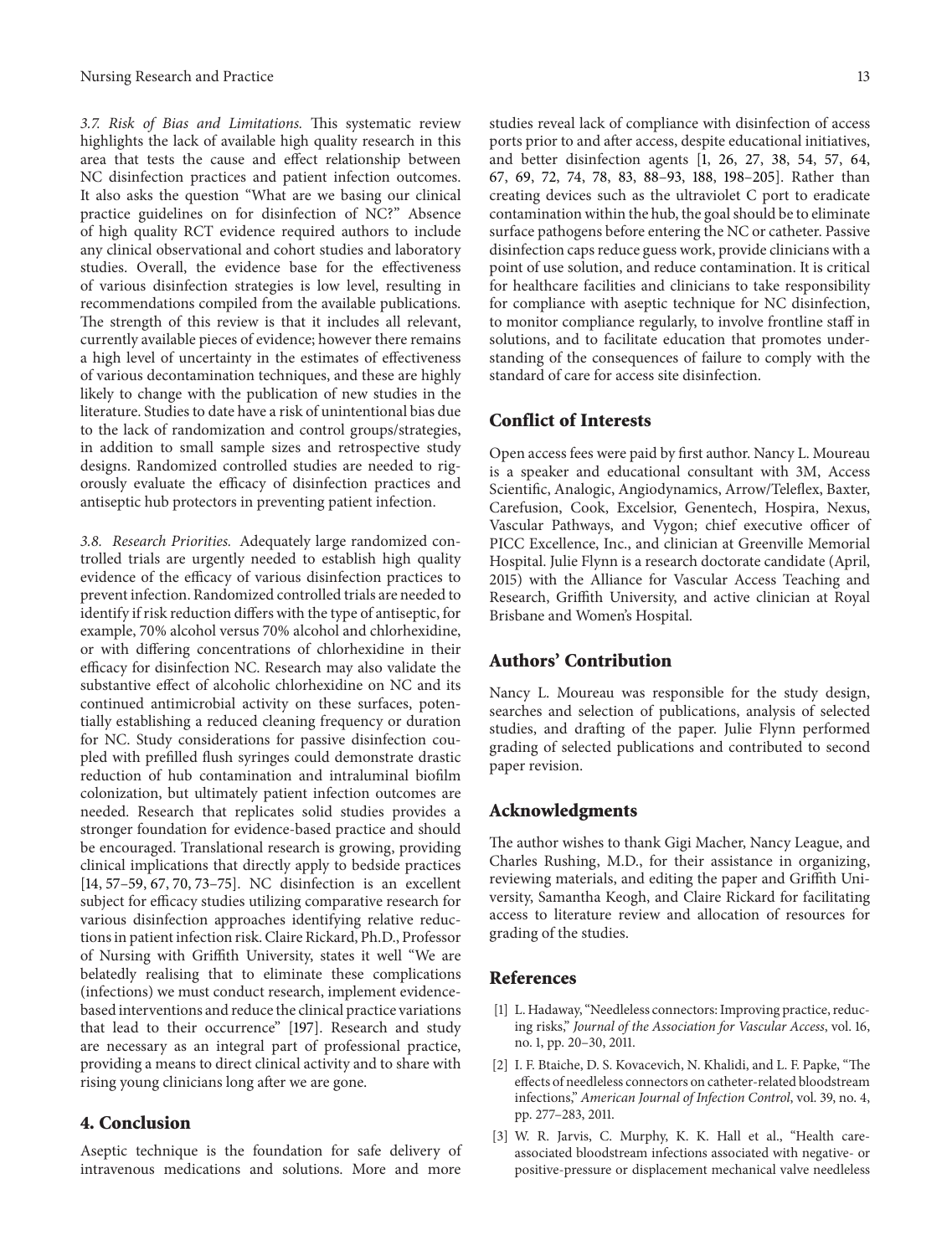connectors," *Clinical Infectious Diseases*, vol. 49, no. 12, pp. 1821– 1827, 2009.

- [4] E. Bouza, P. Muñoz, J. López-Rodríguez et al., "A needleless closed system device (CLAVE) protects from intravascular catheter tip and hub colonization: a prospective randomized study," *Journal of Hospital Infection*, vol. 54, no. 4, pp. 279–287, 2003.
- [5] C. Chernecky and J. Waller, "Comparative evaluation of five needleless intravenous connectors," *Journal of Advanced Nursing*, vol. 67, no. 7, pp. 1601–1613, 2011.
- [6] A. Sitges-Serra, "Strategies for prevention of catheter-related bloodstream infections," *Supportive Care in Cancer*, vol. 7, no. 6, pp. 391–395, 1999.
- [7] W. Jarvis, "Choosing the best design for intravenous needleless connectors to prevent healthcare-associated bloodstream infections," *Infection Control Today*, vol. 14, no. 8, pp. 1–3, 2010.
- [8] N. P. O'Grady, M. Alexander, L. A. Burns et al., "Guidelines for the prevention of intravascular catheter-related infections," *Clinical Infectious Diseases*, vol. 52, no. 9, pp. e162–e193, 2011.
- [9] V. Chopra, S. Krein, R. Olmstead, N. Safdar, and S. Saint, "Prevention of central line-associated bloodstream infections: brief update review," in *Making Health Care Safer II: An Updated Critical Analysis of the Evidence for Patient Safety Practices. Comparative Effectiveness Review No. 211*, chapter 10, pp. 88– 109, RAND Corporation, US Department of Health and Human Services, Agency for Healthcare Research and Quality, Santa Monica, Calif, USA, 2013.
- [10] J. M. D. Marschall, L. A. D. O. S. Mermel, M. M. D. M. P. H. Fakih et al., "Strategies to prevent central line-associated bloodstream infections in acute care hospitals: 2014 update," *Infection Control and Hospital Epidemiology*, vol. 35, no. 7, pp. 753–771, 2014.
- [11] INS, "Infusion nursing standards of practice," *Journal of Infusion Nursing Supplement*, vol. 34, supplement 1, pp. S1–S110, 2011.
- [12] S. Z. Menyhay and D. G. Maki, "Disinfection of needleless catheter connectors and access ports with alcohol may not prevent microbial entry: the promise of a novel antisepticbarrier cap," *Infection Control and Hospital Epidemiology*, vol. 27, no. 1, pp. 23–27, 2006.
- [13] S. Simmons, C. Bryson, and S. Porter, "Scrub the hub': cleaning duration and reduction in bacterial load on central venous catheters," *Critical Care Nursing Quarterly*, vol. 34, no. 1, pp. 31– 35, 2011.
- [14] M. DeVries, P. S. Mancos, and M. J. Valentine, "Reducing bloodstream infection risk in central and peripheral intravenous lines: Initial data on passive intravenous connector disinfection," *The Journal of the Association for Vascular Access*, vol. 19, no. 2, pp. 87–93, 2014.
- [15] M. B. Salzman and L. G. Rubin, "Relevance of the catheter hub as a portal for microorganisms causing catheter-related bloodstream infections," *Nutrition*, vol. 13, no. 4, supplement, pp. 15s–17s, 1997.
- [16] D. P. Halpin, P. O'Byrne, G. McEntee, T. P. J. Hennessy, and R. B. Stephens, "Effect of a Betadine connection shield on central venous catheter sepsis," *Nutrition*, vol. 7, no. 1, pp. 33–34, 1991.
- [17] A. T. Stotter, H. Ward, A. H. Waterfield, J. Hilton, and A. J. Sim, "Junctional care: the key to prevention of catheter sepsis in intravenous feeding," *Journal of Parenteral and Enteral Nutrition*, vol. 11, no. 2, pp. 159–162, 1987.
- [18] M. Pittiruti, "Port protectors and educational intervention: the key to zero central line-associated bloodstream infection—a randomized controlled trial," in *Proceedings of the Association*

*for Vascular Access Scientific Meeting*, National Harbor, Md, USA, September 2014.

- [19] S. Z. Menyhay and D. G. Maki, "Preventing central venous catheter-associated bloodstream infections: development of an antiseptic barrier cap for needleless connectors," *The American Journal of Infection Control*, vol. 36, no. 10, pp. S174–e1, 2008.
- [20] N. Moureau and R. Dawson, "Passive disinfection product effectiveness study," in *Proceedings of the AVA Annual Scientific Meeting*, National Harbor, Md, USA, September 2010.
- [21] M. B. Salzman, H. D. Isenberg, and L. G. Rubin, "Use of disinfectants to reduce microbial contamination of hubs of vascular catheters," *Journal of Clinical Microbiology*, vol. 31, no. 3, pp. 475–479, 1993.
- [22] M. B. Salzman, H. D. Isenberg, J. F. Shapiro, P. J. Lipsitz, and L. G. Rubin, "A prospective study of the catheter hub as the portal of entry for microorganisms causing catheter-related sepsis in neonates," *Journal of Infectious Diseases*, vol. 167, no. 2, pp. 487– 490, 1993.
- [23] M. Ryder, "Access site and hub disinfection: in vitro testing of a novel device," in *Proceedings of the SHEA Annual Scientific Meeting*, Abs #168, 2009.
- [24] A. L. Casey, S. Burnell, H. Whinn, T. Worthington, M. H. Faroqui, and T. S. J. Elliott, "A prospective clinical trial to evaluate the microbial barrier of a needleless connector," *Journal of Hospital Infection*, vol. 65, no. 3, pp. 212–218, 2007.
- [25] J. P. Kennedy, R. A. Lasher, D. Solomon, and R. W. Hitchcock, "Disinfection of male luer style connectors for prevention of catheter related bloodstream infections using an isopropyl alcohol dispensing cap," *Journal of Medical Devices*, vol. 4, no. 2, Article ID 027509, 2010.
- [26] M.-O. Wright, J. Tropp, D. M. Schora et al., "Continuous passive disinfection of catheter hubs prevents contamination and bloodstream infection," *The American Journal of Infection Control*, vol. 41, no. 1, pp. 33–38, 2013.
- [27] C. Ramirez, A. M. Lee, and K. Welch, "Central venous catheter protective connector caps reduce intraluminal catheter-related infection," *Journal of the Association for Vascular Access*, vol. 17, no. 4, pp. 210–213, 2012.
- [28] M. Segura, C. Alia, J. Valverde, G. Franch, J. M. T. Rodriguez, and A. Sitges-Serra, "Assessment of a new hub design and the semiquantitative catheter culture method using an in vivo experimental model of catheter sepsis," *Journal of Clinical Microbiology*, vol. 28, no. 11, pp. 2551–2554, 1990.
- [29] M. Segura, F. Alvarez-Lerma, J. M. Tellado et al., "A clinical trial on the prevention of catheter-related sepsis using a new hub model," *Annals of Surgery*, vol. 223, no. 4, pp. 363–369, 1996.
- [30] A. Sitges-Serra, R. Hernandez, S. Maestro, T. Pi-Suner, J. M. Garces, and M. Segura, "Prevention of catheter sepsis: the hub," *Nutrition*, vol. 13, no. 4, pp. 30s–35s, 1997.
- [31] M. A. Sweet, A. Cumpston, F. Briggs, M. Craig, and M. Hamadani, "Impact of alcohol-impregnated port protectors and needleless neutral pressure connectors on central lineassociated bloodstream infections and contamination of blood cultures in an inpatient oncology unit," *The American Journal of Infection Control*, vol. 40, no. 10, pp. 931–934, 2012.
- [32] G. Schears, "Cap the connector: save the patient," in *Proceedings of the AVA Annual Scientific Meeting*, 2011.
- [33] M. Pratt and M. Leone, "Coram spcialty infusion services: an evaluation of the effectiveness of intravenous disinfection caps in the prevention of CVAD infections in parenteral nutrition," in *Proceedings of the A.S.P.E.N. Clinical Nutrition Week Conference*, Vancouver, Canada, 2011.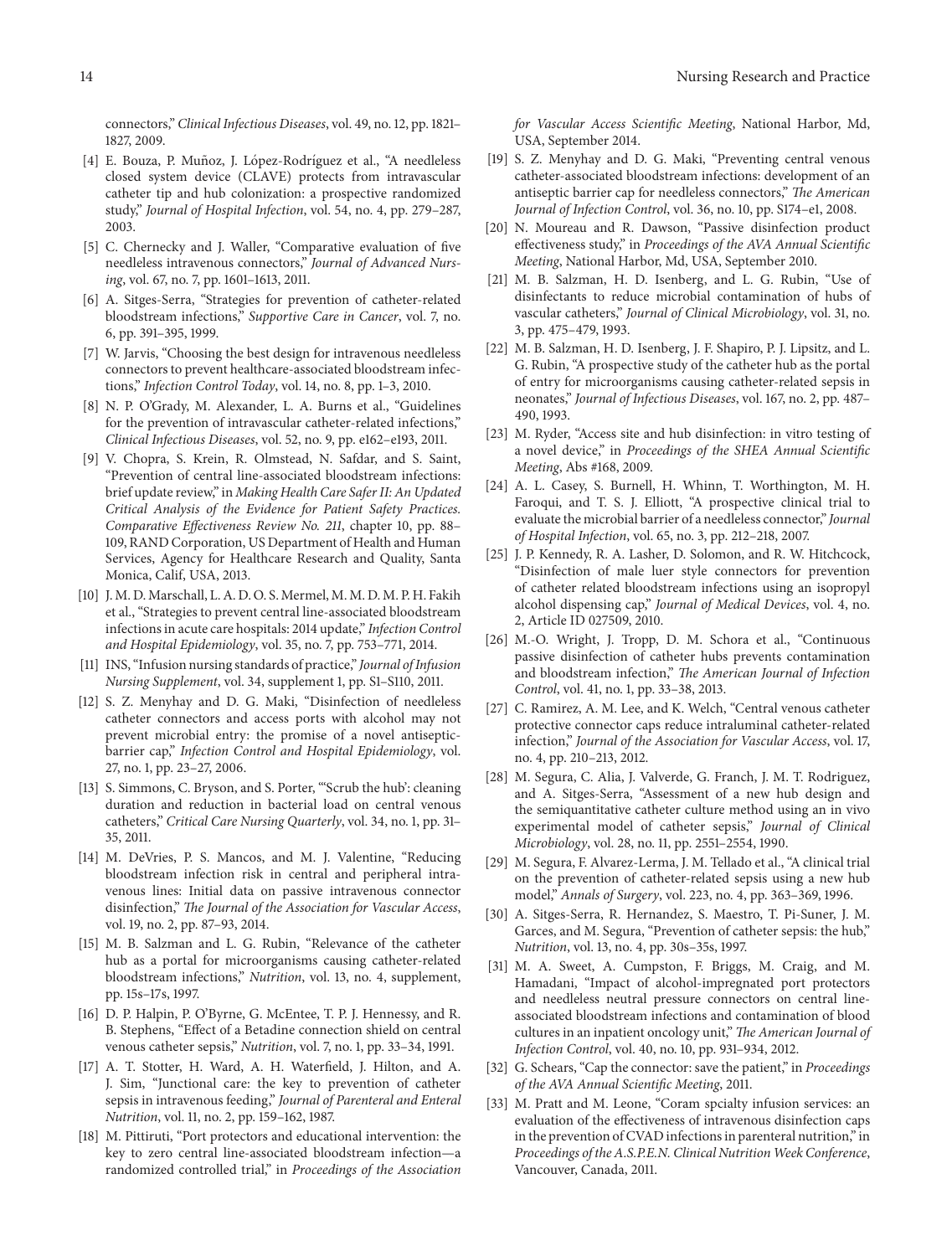- [34] D. Maslak, D. Rossettini, L. Trento, and M. Leone, "Maintenance in the home parenteral nutrition patient = reduced CRBSIs," in *Proceedings of the Infusion Nursing Society Annual Convention*, Phoenix, Ariz, USA, 2014.
- [35] H. Contreras, "Use of disinfection cap/flush syringe combination to address bloodstream infection and related issues," in *Proceedings of the Annual Scientific Meeting of the Association for Vascular Access (AVA '12)*, San Antonio, Tex, USA, 2012.
- [36] S. McCalla, J. Greco, M. Warren, P. Byrne, and J. Bogetti, "Integrated delivery system of disinfection cap and flush syringe, plus staff education, reduce bloodstream infections and treatment costs," in *Proceedings of the AVA Annual Scientific Meeting*, San Antonio, Tex, USA, 2012.
- [37] B. Bor, C. Johnson, and C. Noble, "It takes a village to prevent central venous catheter infections and promote safety of patients," in *Proceedings of the AVA Annual Scientific Meeting*, San Antonio, Tex, USA, 2012.
- [38] G. Kaye and T. Anthony, "Weiss memorial hospital: new disinfection cap achieves joint commission compliance for valve disinfection not achievable with alcohol prep pads," in *Proceedings of the AVA Annual Scientific Meeting*, National Harbor, Md, USA, 2010.
- [39] M. Pavia, "Testing elimination of an infection prevention device from catheter bundle and potential effect on overall catheter bloodstream infection rate," in *Proceedings of the APIC Annual Conference*, vol. 41, p. S36, Fort Lauderdale, Fla, USA, 2013.
- [40] S. Sumner, K. C. Merrill, L. Linford, and C. Taylor, "Decreasing CLABSI rates and cost following implementation of a disinfectant cap in a tertiary care hospital,"*American Journal of Infection Control*, vol. 41, no. 6, p. S37, 2013, 40th Annual Conference Abstracts, Ft. Lauderdale, Fla, USA, APIC 2013.
- [41] B. Danielson, S. Williamson, G. Kaur et al., "Decreasing the incidence of central line-associated blood stream infections using alcohol-impregnated port protectors (AIPPS) in a neonatal intensive care unit," in *Proceedings of the 40th Annual Conference Abstracts (APIC '13)*, Fort Lauderdale, Fla, USA, 2013.
- [42] J. Kelleher, R. Almeida, H. Cooper, and S. Stauffer, "Providence sacred heart medical center and children's hospital: achieving zero CoN CLBSI in the NICU," in *Proceedings of the APIC Annual Conference*, Fort Lauderdale, Fla, USA, 2013.
- [43] M. Moore, K. Gripp, H. Cooper, and R. Almeida, "Providence sacred heart medical center: impact of port protectors on incidence of central line infections," in *Proceedings of the 40th Annual Conference Abstracts (APIC '13)*, Ft. Lauderdale, Fla, USA, June 2013.
- [44] A. Dobin, "Broward Health Coral Springs Medical Center: bloodstream infections eliminated by use of plastic cap for disinfecting needleless connectors," in *Proceedings of the 38th Annual Association for Professionals in Infection Control and Epidemiology (APIC) Meeting*, Baltimore, Md, USA, June 2011.
- [45] D. G. Maki, M. Ringer, and C. J. Alvarado, "Prospective randomised trial of povidone-iodine, alcohol, and chlorhexidine for prevention of infection associated with central venous and arterial catheters," *The Lancet*, vol. 338, no. 8763, pp. 339–343, 1991.
- [46] M. K. Muffly, M. L. Beach, Y. C. Isaac Tong, and M. P. Yeager, "Stopcock lumen contamination does not reflect the full burden of bacterial intravenous tubing contamination: analysis using a novel injection port," *The American Journal of Infection Control*, vol. 38, no. 9, pp. 734–739, 2010.
- [47] M. A. Luebke, M. J. Arduino, D. L. Duda et al., "Comparison of the microbial barrier properties of a needleless and a conventional needle-based intravenous access system," *American Journal of Infection Control*, vol. 26, no. 4, pp. 437–441, 1998.
- [48] M. DeVries, P. Mancos, and M. Valentine, "Improving catheter cleaning and maintenance in central and peripheral lines," in *APIC Annual Conference*, Ft. Lauderdale, Fla, USA, 2013.
- [49] P. Posa, "Improving IV connector disinfection by using human factors engineering to identify effective, nurse-friendly solutions," in *Proceedings of the APIC Annual Conference*, Ft. Lauderdale, Fla, USA, 2014.
- [50] M. Pittiruti, H. Hamilton, R. Biffi, J. MacFie, and M. Pertkiewicz, "ESPEN guidelines on parenteral nutrition: central venous catheters (access, care, diagnosis and therapy of complications)," *Clinical Nutrition*, vol. 28, no. 4, pp. 365–377, 2009.
- [51] N. L. Moureau and R. B. Dawson, "Keeping needleless connectors clean, part 1," *Nursing*, vol. 40, no. 5, pp. 18–19, 2010.
- [52] CDC, *National Action Plan to Prevent Health Care-Associated Infections: Road Map to Eliminat*, Centers for Disease Control and Prevention, Atlanta, Ga, USA, 2012.
- [53] H. P. Loveday, J. A. Wilson, R. J. Pratt et al., "Epic3: National evidence-based guidelines for preventing healthcare-associated infections in nhs hospitals in England," *Journal of Hospital Infection*, vol. 86, supplement 1, pp. S1–S70, 2014.
- [54] N. Moureau, "Safe patient care when using vascular access devices," *British Journal of Nursing*, vol. 22, no. 2, pp. S14–S21, 2013.
- [55] D. K. Warren, J. E. Zack, J. L. Mayfield et al., "The effect of an education program on the incidence of central venous catheterassociated bloodstream infection in a medical ICU," *Chest*, vol. 126, no. 5, pp. 1612–1618, 2004.
- [56] CDC, *Safe Healthcare: Healthcare-Associated Infections*, CDC Safe Healthcare Blog, 2013.
- [57] A. Mian, C. Russell, M. Honeycutt, and C. Oldridge, "Multidisciplinary approach to reduction of central line associated blood stream infections (CLABSI): an institutional experience with collaborative guidelines," *The Journal of the Arkansas Medical Society*, vol. 109, no. 7, pp. 128–131, 2012.
- [58] S. Rowley, S. Clare, S. MacQueen, and R. Molyneux, "ANTT v2: an updated practice framework for aseptic technique," *British Journal of Nursing*, vol. 19, no. 5, pp. S5–S11, 2010.
- [59] S. Rowley and S. Clare, "Aseptic non touch technique (ANTT): reducing healthcare associated infections (HCAI) by standardising aseptic technique with ANTT across large clinical workforces," *American Journal of Infection Control*, vol. 39, no. 5, p. E90, 2011.
- [60] N. Moureau, *Winning the War on CLABSIs: The Role of Education and New Technology*, ICT, 2009.
- [61] Joint Commission, *Accreditation Program: 2010 Hospital National Patient Safety Goals*, 2010, edited by: Joint Commission.
- [62] R. Dawson and N. Moureau, "Implementing new joint commission requirements using revised protocol to disinfect intravenous access ports/needleless connectors," in *Proceedings of the 12th Annual NPSF Patient Safety Congress*, Orlando, Fla, USA, 2010.
- [63] INS, *Policies and Procedures for Infusion Nursing*, 4th edition, 2011.
- [64] N. Moureau, "Catheter-associated bloodstream infection prevention: what is missing?" *British Journal of Healthcare Management*, vol. 20, no. 11, pp. 502–510, 2014.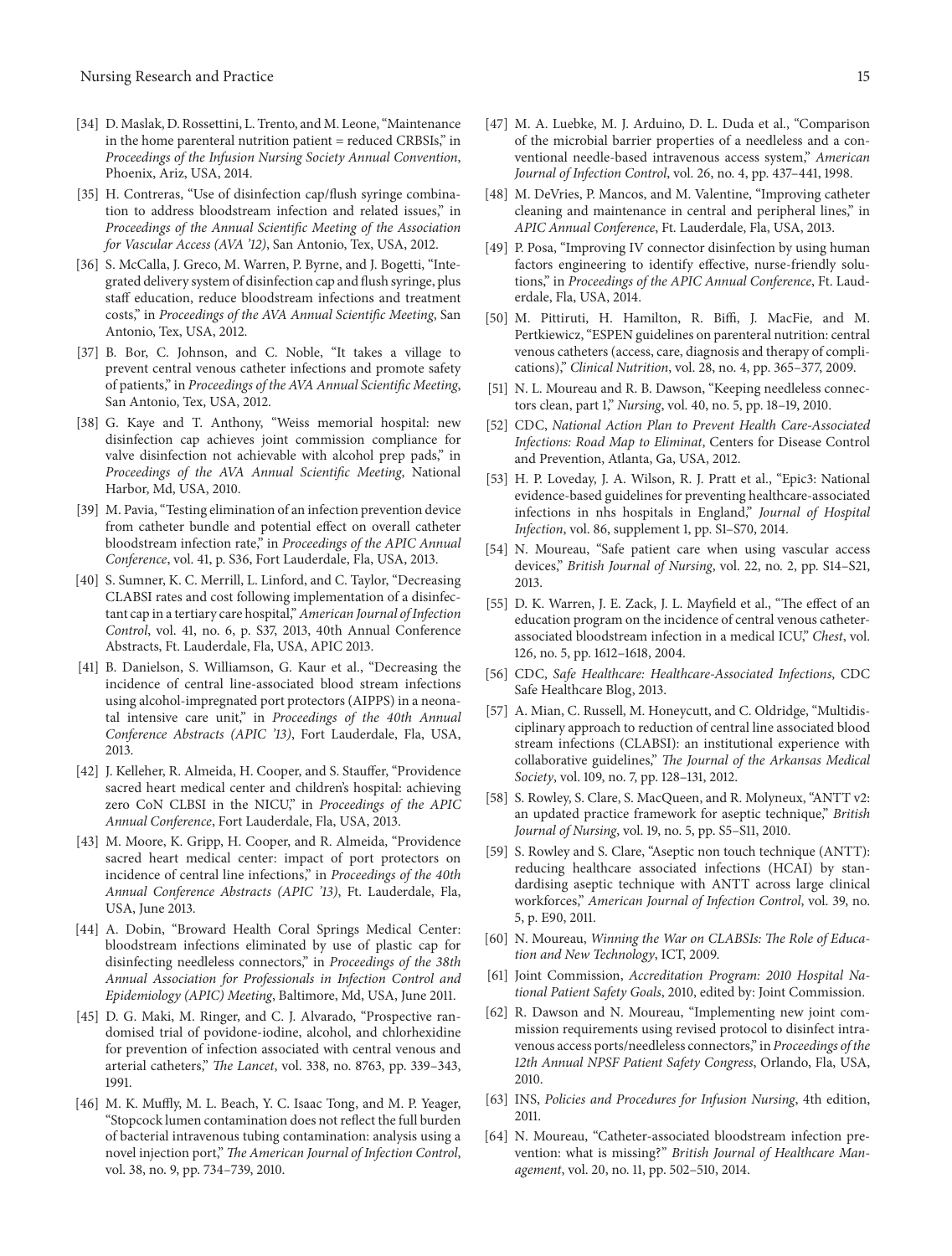- [65] G. D. Sacks, B. S. Diggs, P. Hadjizacharia, D. Green, A. Salim, and D. J. Malinoski, "Reducing the rate of catheter-associated bloodstream infections in a surgical intensive care unit using the Institute for Healthcare Improvement Central Line Bundle," *The American Journal of Surgery*, vol. 207, no. 6, pp. 817–823, 2014.
- [66] R. D. Lobo, A. S. Levin, L. M. Brasileiro Gomes et al., "Impact of an educational program and policy changes on decreasing catheter-associated bloodstream infections in a medical intensive care unit in Brazil," *American Journal of Infection Control*, vol. 33, no. 2, pp. 83–87, 2005.
- [67] D. K. Warren, S. E. Cosgrove, D. J. Diekema et al., "A multicenter intervention to prevent catheter-associated bloodstream infections," *Infection Control and Hospital Epidemiology*, vol. 27, no. 7, pp. 662–669, 2006.
- [68] W. Zingg, A. Imhof, M. Maggiorini, R. Stocker, E. Keller, and C. Ruef, "Impact of a prevention strategy targeting hand hygiene and catheter care on the incidence of catheter-related bloodstream infections," *Critical Care Medicine*, vol. 37, no. 7, pp. 2167–2173, 2009.
- [69] C. Chernecky, L. Casella, E. Jarvis, D. Macklin, and M. Rosenkoetter, "Nurses' knowledge of intravenous connectors," *Journal of Research in Nursing*, vol. 15, no. 5, pp. 405–415, 2010.
- [70] J. C. Yébenes, M. Delgado, G. Sauca et al., "Efficacy of three different valve systems of needle-free closed connectors in avoiding access of microorganisms to endovascular catheters after incorrect handling," *Critical Care Medicine*, vol. 36, no. 9, pp. 2558–2561, 2008.
- [71] J. Segreti, S. Garcia-Houchins, L. Gorski et al., "Consensus conference on prevention of central line-associated bloodstream infections: 2009," *Journal of Infusion Nursing*, vol. 34, no. 2, pp. 126–133, 2011.
- [72] W. Zingg, A. Imhof, M. Maggiorini, R. Stocker, E. Keller, and C. Ruef, "Impact of a prevention strategy targeting hand hygiene and catheter care on the incidence of catheter-related bloodstream infections," *Critical Care Medicine*, vol. 37, no. 7, pp. 2167–2173, 2009.
- [73] D. K. Warren, J. E. Zack, M. J. Cox, M. M. Cohen, and V. J. Fraser, "An educational intervention to prevent catheter-associated bloodstream infections in a nonteaching, community medical center," *Critical Care Medicine*, vol. 31, no. 7, pp. 1959–1963, 2003.
- [74] C. M. Coopersmith, J. E. Zack, M. R. Ward et al., "The impact of bedside behavior on catheter-related bacteremia in the intensive care unit," *Archives of Surgery*, vol. 139, no. 2, pp. 131–136, 2004.
- [75] A. Corona and F. Raimondi, "Prevention of nosocomial infection in the ICU setting," *Minerva Anestesiologica*, vol. 70, no. 5, pp. 329–337, 2004.
- [76] K. Cooper, G. Frampton, P. Harris et al., "Are educational interventions to prevent catheter-related bloodstream infections in intensive care unit cost-effective?" *Journal of Hospital Infection*, vol. 86, no. 1, pp. 47–52, 2014.
- [77] G. K. Frampton, P. Harris, K. Cooper et al., "Educational interventions for preventing vascular catheter bloodstream infections in critical care: evidence map, systematic review and economic evaluation," *Health Technology Assessment*, vol. 18, no. 15, pp. 1–365, 2014.
- [78] A. S. McAlearney and J. L. Hefner, "Facilitating central line– associated bloodstream infection prevention: a qualitative study comparing perspectives of infection control professionals and frontline staff," *American Journal of Infection Control*, vol. 42, no. 10, supplement, pp. S216–S222, 2014.
- [79] D. Cozanitis and P. Mäkelä, "The infected peripheral intravenous catheter: a degree of ignorance, neglect and indifference," *Acta Anaesthesiologica Belgica*, vol. 59, no. 2, pp. 59–63, 2008.
- [80] D. Macklin, C. Chernecky, K. Nugent, and J. L. Waller, "A collaborative approach to improving patient care associated with vascular access devices," *Journal of Vascular Access Devices*, vol. 8, no. 2, pp. 8–13, 2003.
- [81] P. Ramritu, K. Halton, D. Cook, M. Whitby, and N. Graves, "Catheter-related bloodstream infections in intensive care units: a systematic review with meta-analysis," *Journal of Advanced Nursing*, vol. 62, no. 1, pp. 3–21, 2008.
- [82] M. G. Cherry, J. M. Brown, T. Neal, and N. B. Shaw, "What features of educational interventions lead to competence in aseptic insertion and maintenance of CV catheters in acute care? BEME Guide No. 15," *Medical Teacher*, vol. 32, no. 3, pp. 198–218, 2010.
- [83] M. G. Cherry, J. M. Brown, G. S. Bethell, T. Neal, and N. J. Shaw, "Features of educational interventions that lead to compliance with hand hygiene in healthcare professionals within a hospital care setting. A BEME systematic review: BEME Guide No. 22," *Medical Teacher*, vol. 34, no. 6, pp. e406–e420, 2012.
- [84] N. Arora, K. Patel, C. A. Engell, and J. A. LaRosa, "The effect of interdisciplinary team rounds on urinary catheter and central venous catheter days and rates of infection," *The American Journal of Medical Quality*, vol. 29, no. 4, pp. 329–334, 2013.
- [85] K. R. Herzer, L. Niessen, D. O. Constenla, W. J. Ward, and P. J. Pronovost, "Cost-effectiveness of a quality improvement programme to reduce central line-associated bloodstream infections in intensive care units in the USA," *British Medical Journal*, vol. 4, no. 9, Article ID e006065, 2014.
- [86] N. L. Moureau and R. B. Dawson, "Needleless connector knowhow," *Nursing Management*, vol. 41, no. 12, pp. 40–41, 2010.
- [87] N. L. Moureau and R. B. Dawson, "Keeping needleless connectors clean. Part 2," *Nursing*, vol. 40, no. 6, pp. 61–62, 2010.
- [88] L. Hadaway, "Intermittent intravenous administration sets: survey of current practices," *Journal of the Association for Vascular Access*, vol. 12, no. 3, pp. 143–147, 2007.
- [89] B. M. Farr, "Reasons for noncompliance with infection control guidelines," *Infection Control and Hospital Epidemiology*, vol. 21, no. 6, pp. 411–416, 2000.
- [90] D. Platace, I. Klava, L. Antonevica et al., "The study of the risk factors of health care—associated infections in patients' care with invasive devices," *Acta Chirurgica Latviensis*, vol. 9, no. 1, pp. 50–55, 2009.
- [91] J. S. Smith, K. M. Kirksey, H. Becker, and A. Brown, "Autonomy and Self-efficacy as influencing factors in nurses' behavioral Intention to disinfect needleless intravenous systems," *Journal of Infusion Nursing*, vol. 34, no. 3, pp. 193–200, 2011.
- [92] J. M. Jardim, R. A. Lacerda, N. D. J. D. Soares, and B. K. Nunes, "Evaluation of practices for the prevention and control of bloodstream infections in a government hospital," *Revista da Escola de Enfermagem*, vol. 47, no. 1, pp. 38–45, 2013.
- [93] Y. J. Hsu, K. Weeks, T. Yang, M. D. Sawyer, and J. A. Marsteller, "Impact of self-reported guideline compliance: bloodstream infection prevention in a national collaborative," *The American Journal of Infection Control*, vol. 42, no. 10, supplement, pp. S191– S196, 2014.
- [94] D. K. Warren, D. S. Yokoe, M. W. Climo et al., "Preventing catheter-associated bloodstream infections: a survey of policies for insertion and care of central venous catheters from hospitals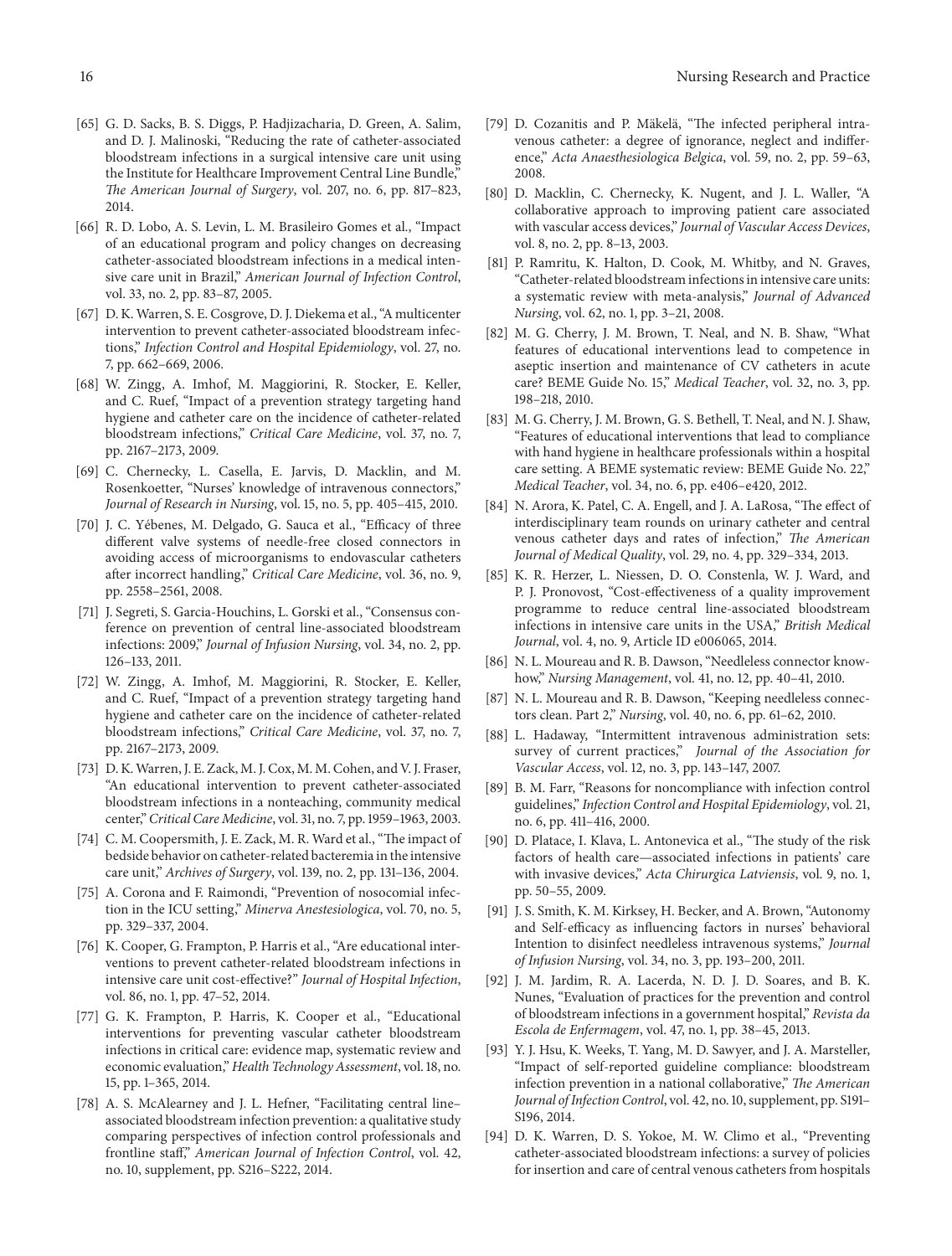in the prevention epicenter program," *Infection Control and Hospital Epidemiology*, vol. 27, no. 1, pp. 8–13, 2006.

- [95] K. Y. Blot, S. I. Blot, and D. Vandijck, "Implementation strategies for quality improvement interventions to prevent catheterrelated bloodstream infections," *Critical Care Medicine*, vol. 42, no. 5, article e382, 2014.
- [96] K. Blot, J. Bergs, D. Vogelaers, S. Blot, and D. Vandijck, "Prevention of central line-associated bloodstream infections through quality improvement interventions: a systematic review and meta-analysis," *Clinical Infectious Diseases*, vol. 59, no. 1, pp. 96– 105, 2014.
- [97] A. M. Fernandez, J. J. Schrogie, W. W. Wilson, and D. B. Nash, "Technology assessment in healthcare: a review and description of a 'best practice' technology assessment process," *Best Practices and Benchmarking in Healthcare*, vol. 2, no. 6, pp. 240–253, 1997.
- [98] (NICE) NIfHaCE, *Guide to the Methods of Technology Appraisal 2013*, NICE, 2013, http://www.nice.org.uk/article/pmg9/chapter/ 1-introduction.
- [99] M. Ryder, "Improve CRBSI prevention: target intraluminal risks," *Executive Healthcare Management*, no. 8, pp. 1–4, 2009.
- [100] M. Ryder, *Health-Care-Acquired Infections: Unfortunate Complication or Medical Error?* Advocate, 2006.
- [101] M. Ryder, "Evidence-based practice in the management of vascular access devices for home parenteral nutrition therapy," *Journal of Parenteral and Enteral Nutrition*, vol. 30, supplement 1, pp. S82–S93, 2006.
- [102] National Health and Medical Research Council, NHMRC additional levels of evidence and grades for recommendations for developers of guidelines, Commonwealth of Australia, 2009, http://www.nhmrc.gov.au/ files nhmrc/file/guidelines/developers/nhmrc levels grades evidence 120423.pdf.
- [103] J. G. DeVries and G. C. Berlet, "Understanding levels of evidence for scientific communication," *Foot & Ankle Specialist*, vol. 3, no. 4, pp. 205–209, 2010.
- [104] University of Newcastle, *Evidence Pyramid*, University of Newcastle, Callaghan, Australia, 2014, http://libguides.newcastle.edu .au/content.php?pid=259537&sid=2147128.
- [105] P. Pronovost, D. Needham, S. Berenholtz et al., "An intervention to decrease catheter-related bloodstream infections in the ICU: Keystone Project," *The New England Journal of Medicine*, vol. 355, no. 26, pp. 2725–2732, 2006.
- [106] I. S. Jeong, S. M. Park, J. M. Lee, J. Y. Song, and S. J. Lee, "Effect of central line bundle on central line-associated bloodstream infections in intensive care units," *American Journal of Infection Control*, vol. 41, no. 8, pp. 710–716, 2013.
- [107] B. L. Lobo, G. Vaidean, J. Broyles, A. B. Reaves, and R. I. Shorr, "Risk of venous thromboembolism in hospitalized patients with peripherally inserted central catheters," *Journal of Hospital Medicine*, vol. 4, no. 7, pp. 417–422, 2009.
- [108] I. I. Raad, M. Luna, S.-A. M. Khalil, J. W. Costerton, C. Lam, and G. P. Bodey, "The relationship between the thrombotic and infectious complications of central venous catheters," *The Journal of the American Medical Association*, vol. 271, no. 13, pp. 1014–1016, 1994.
- [109] J. Davis, "Central-line-associated bloodstream infection: comprehensive, data-driven prevention," *Pennsylvania Patient Safety Authority*, vol. 8, no. 3, pp. 100–104, 2011.
- [110] L. A. Mermel, "What is the predominant source of intravascular catheter infections?" *Clinical Infectious Diseases*, vol. 52, no. 2, pp. 211–212, 2011.
- [111] C. Chernecky, "Biofilm formation in connectors characterized by using electron microscopy," in *Proceedings of the Association for Vascular Access Scientific Meeting*, National Harbor, Md, USA, September 2014.
- [112] M. A. Ryder, "Catheter-related infections: it's all about biofilm," *Topics in Advanced Practice Nursing*, vol. 5, no. 3, 2005.
- [113] A. Sitges-Serra, P. Puig, J. Linares et al., "Hub colonization as the initial step in an outbreak of catheter-related sepsis due to coagulase negative staphylococci during parenteral nutrition," *Journal of Parenteral and Enteral Nutrition*, vol. 8, no. 6, pp. 668– 672, 1984.
- [114] T. Karchmer, E. Cook, E. Palavecino, C. Ohl, and R. Sherertz, "Needleless valve ports may be associated with a high rate of catheter-related bloodstream infection [poster 307]," in *Proceedings of the 15th Annual Scientific Meeting of the Society for Healthcare Epidemiology of America (Los Angeles)*, Society for Healthcare Epidemiology of America, Alexandria, Va, USA, 2005.
- [115] J. Lee, "Disinfection cap makes critical difference in central line bundle for reducing CLABSIs," in *Proceedings of the APIC Annual Conference*, vol. 39, p. E64, Fort Lauderdale, Fla, USA, 2013.
- [116] L. Hadaway, "Short peripheral intravenous catheters and infections," *Journal of Infusion Nursing*, vol. 35, no. 4, pp. 230–240, 2012.
- [117] R. Carrico, Ed., *APIC Text of Infection Control and Epidemiology*, Association for Professional in Infection Control and Epidemiology, Washington, DC, USA, 2nd edition, 2005.
- [118] Infusion Nurses Society, *Policies and Procedures for Infusion Nursing*, 2002.
- [119] B. S. Niël-Weise, T. J. Daha, and P. J. van den Broek, "Is there evidence for recommending needleless closed catheter access systems in guidelines? A systematic review of randomized controlled trials," *Journal of Hospital Infection*, vol. 62, no. 4, pp. 406–413, 2006.
- [120] V. D. Rosenthal and D. G. Maki, "Prospective study of the impact of open and closed infusion systems on rates of central venous catheter-associated bacteremia," *The American Journal of Infection Control*, vol. 32, no. 3, pp. 135–141, 2004.
- [121] M. Ishizuka, H. Nagata, K. Takagi, and K. Kubota, "Needleless closed system does not reduce central venous catheter-related bloodstream infection: a retrospective study," *International Surgery*, vol. 98, no. 1, pp. 88–93, 2013.
- [122] K. Field, C. McFarlane, A. C. Cheng et al., "Incidence of catheter-related bloodstream infection among patients with a needleless, mechanical valve-based intravenous connector in an Australian hematology-oncology unit," *Infection Control and Hospital Epidemiology*, vol. 28, no. 5, pp. 610–613, 2007.
- [123] N. Safdar and D. G. Maki, "The pathogenesis of catheterrelated bloodstream infection with noncuffed short-term central venous catheters," *Intensive Care Medicine*, vol. 30, no. 1, pp. 62–67, 2004.
- [124] L. C. Hadaway, "Skin Flora and Infection," *Journal of Infusion Nursing*, vol. 26, no. 1, pp. 44–48, 2003.
- [125] D. G. Maki, C. E. Weise, and H. W. Sarafin, "A semiquantitative culture method for identifying intravenous catheter related infection," *The New England Journal of Medicine*, vol. 296, no. 23, pp. 1305–1309, 1977.
- [126] D. G. Maki, S. M. Stolz, S. Wheeler, and L. A. Mermel, "Prevention of central venous catheter-related bloodstream infection by use of an antiseptic-impregnated catheter: a randomized,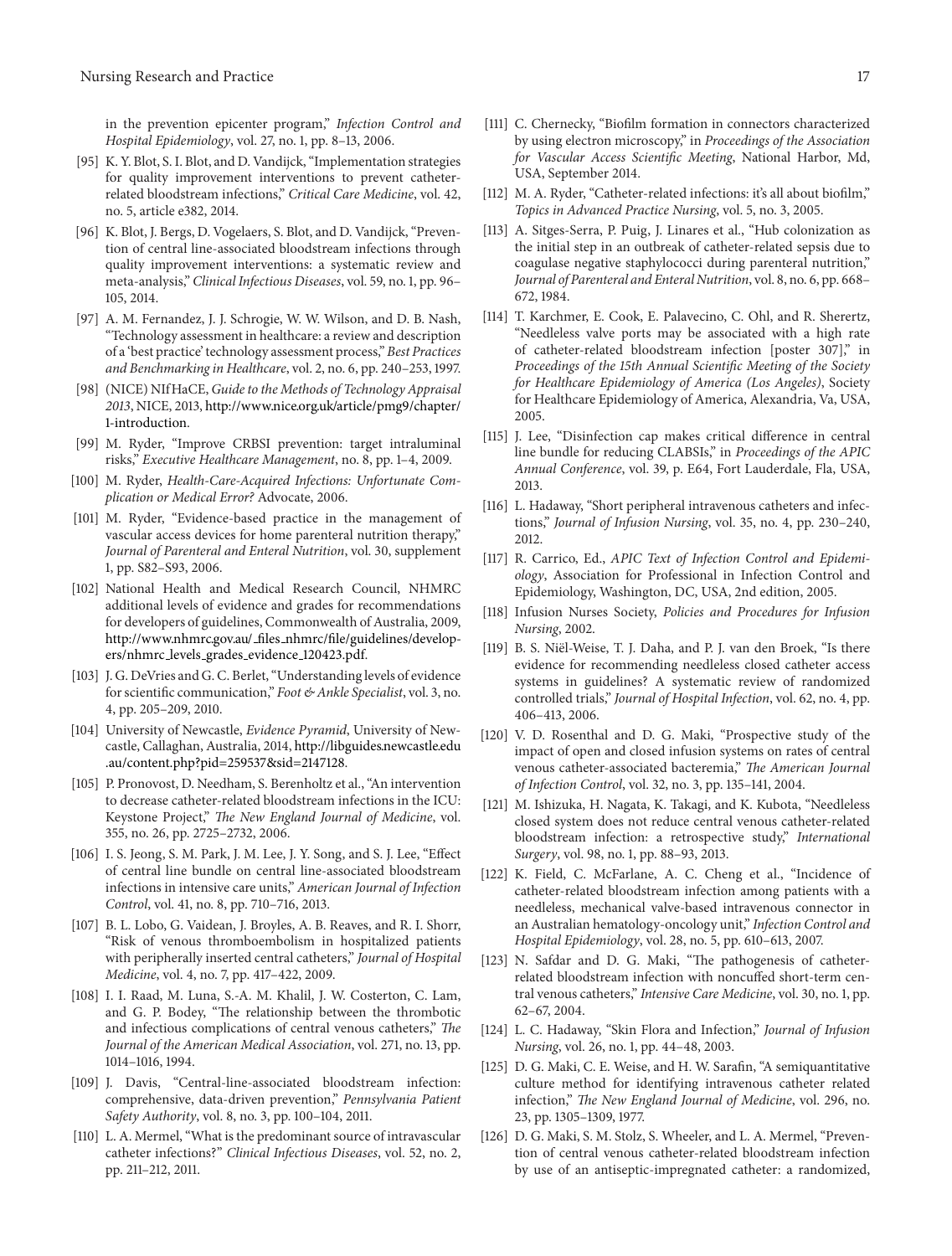controlled trial," *Annals of Internal Medicine*, vol. 127, no. 4, pp. 257–266, 1997.

- [127] A. Sitges-Serra, J. Linares, and J. Garau, "Catheter sepsis: the clue is the hub," *Surgery*, vol. 97, no. 3, pp. 355–357, 1985.
- [128] M. L. Moro, E. F. Viganò, and A. C. Lepri, "Risk factors for central venous catheter-related infections in surgical and intensive care units. The Central Venous Catheter-Related Infections Study Group," *Infection Control and Hospital Epidemiology*, vol. 15, no. 4, part 1, pp. 253–264, 1994.
- [129] B. Brismar, L. Jordahl, B. Nystrom, and N. Pettersson, "Bacterial contamination of intravenous line side ports of different designs," *Clinical Nutrition*, vol. 6, no. 1, pp. 31–33, 1987.
- [130] V. M. Seymou, T. S. Dhallu, H. A. Mos, S. E. Tebb, and T. S. J. Elliot, "A prospective clinical study to investigate the microbial contamination of a needleless connector," *Journal of Hospital Infection*, vol. 45, no. 2, pp. 165–168, 2000.
- [131] A. L. Casey, T. Worthington, P. A. Lambert, D. Quinn, M. H. Faroqui, and T. S. J. Elliott, "A randomized, prospective clinical trial to assess the potential infection risk associated with the PosiFlow needleless connector," *Journal of Hospital Infection*, vol. 54, no. 4, pp. 288–293, 2003.
- [132] R. J. Sherertz, T. B. Karchmer, E. Palavecino, and W. Bischoff, "Blood drawn through valved catheter hub connectors carries a significant risk of contamination," *European Journal of Clinical Microbiology and Infectious Diseases*, vol. 30, no. 12, pp. 1571– 1577, 2011.
- [133] J. Liñares, A. Sitges-Serra, J. Garau, J. L. Pérez, and R. Martín, "Pathogenesis of catheter sepsis: a prospective study with quantitative and semiquantitative cultures of catheter hub and segments," *Journal of Clinical Microbiology*, vol. 21, no. 3, pp. 357–360, 1985.
- [134] D. G. Maki, "Preventing infection in intravenous therapy," *Anesthesia and Analgesia*, vol. 56, no. 1, pp. 141–153, 1977.
- [135] J. M. Walz, K. Faris, and S. O. Heard, "Who let the bugs in?" *Critical Care Medicine*, vol. 36, no. 9, pp. 2689–2690, 2008.
- [136] J. C. Yébenes, R. Martinez, M. Serra-Prat et al., "Resistance to the migration of microorganisms of a needle-free disinfectable connector," *The American Journal of Infection Control*, vol. 31, no. 8, pp. 462–464, 2003.
- [137] J. D. Brown, H. A. Moss, and T. S. J. Elliott, "The potential for catheter microbial contamination from a needleless connector," *Journal of Hospital Infection*, vol. 36, no. 3, pp. 181–189, 1997.
- [138] B. W. Trautner and R. O. Darouiche, "Catheter-associated infections: pathogenesis affects prevention," *Archives of Internal Medicine*, vol. 164, no. 8, pp. 842–850, 2004.
- [139] J.-C. Lucet, J. Hayon, F. Bruneel, J.-L. Dumoulin, and M.-L. Joly-Guillou, "Microbiological evaluation of central venous catheter administration hubs," *Infection Control and Hospital Epidemiology*, vol. 21, no. 1, pp. 40–42, 2000.
- [140] R. M. Donlan, "Biofilms and device-associated infections," *Emerging Infectious Diseases*, vol. 7, no. 2, pp. 277–281, 2001.
- [141] R. M. Donlan and J. W. Costerton, "Biofilms: survival mechanisms of clinically relevant microorganisms," *Clinical Microbiology Reviews*, vol. 15, no. 2, pp. 167–193, 2002.
- [142] R. Donlan, "Biofilms on central venous catheters: is eradication possible?" in *Bacterial Biofilms*, vol. 322 of *Current Topics in Microbiology and Immunology*, pp. 133–161, Springer, Berlin, Germany, 2008.
- [143] M. Ryder, G. Hamilton, M. Hamilton, and G. James, "Bacterial transfer through needlefree connectors: comparison of nine different devices," in *Proceedings of the Society for Healthcare*

*Epidemiology of America Annual Scientific Meeting*, Baltimore, Md, USA, 2007.

- [144] A. Sitges-Serra, J. Linares, J. L. Perez, E. Jaurrieta, and L. Lorente, "A randomized trial on the effect of tubing changes on Hub contamination and catheter sepsis during parenteral nutrition," *Journal of Parenteral and Enteral Nutrition*, vol. 9, no. 3, pp. 322– 325, 1985.
- [145] C. León, F. Álvarez-Lerma, S. Ruiz-Santana et al., "Antiseptic chamber-containing hub reduces central venous catheterrelated infection: a prospective, randomized study," *Critical Care Medicine*, vol. 31, no. 5, pp. 1318–1324, 2003.
- [146] M. Leone and L. R. Dillon, "Catheter outcomes in home infusion," *Journal of Infusion Nursing*, vol. 31, no. 2, pp. 84–91, 2008.
- [147] I. Raad, W. Costerton, U. Sabharwal, M. Sacilowski, E. Anaissie, and G. P. Bodey, "Ultrastructural analysis of indwelling vascular catheters: a quantitative relationship between luminal colonization and duration of placement," *Journal of Infectious Diseases*, vol. 168, no. 2, pp. 400–407, 1993.
- [148] E. Perez, M. Williams, J. T. Jacob et al., "Microbial biofilms on needleless connectors for central venous catheters: comparison of standard and silver-coated devices collected from patients in an acute care hospital," *Journal of Clinical Microbiology*, vol. 52, no. 3, pp. 823–831, 2014.
- [149] R. W. Loftus, H. M. Patel, B. C. Huysman et al., "Prevention of intravenous bacterial injection from health care provider hands: the importance of catheter design and handling,"*Anesthesia and Analgesia*, vol. 115, no. 5, pp. 1109–1119, 2012.
- [150] D. Macklin, "Catheter management," *Seminars in Oncology Nursing*, vol. 26, no. 2, pp. 113–120, 2010.
- [151] J. L. Holroyd, D. A. Paulus, K. H. Rand, F. K. Enneking, T. E. Morey, and M. J. Rice, "Universal intravenous access cleaning device fails to sterilize stopcocks," *Anesthesia and Analgesia*, vol. 118, no. 2, pp. 333–343, 2014.
- [152] D. G. Maki, "In vitro studies of a novel antimicrobial lueractivated needleless connector for prevention of catheterrelated bloodstream infection," *Clinical Infectious Diseases*, vol. 50, no. 12, pp. 1580–1587, 2010.
- [153] R. Orenstein, "The benefits and limitations of needle protectors and needleless intravenous systems," *Journal of Intravenous Nursing*, vol. 22, no. 3, pp. 122–128, 1999.
- [154] W. Jarvis, "Needleless connectors and the improvement of patient and healthcare professional safety," *Infection Control Today*, vol. 17, no. 12, 2013.
- [155] ECRI Institute, "Evaluation: needleless connectors," *Health Devices*, vol. 37, no. 9, pp. 261–281, 2008.
- [156] L. Hadaway, "Hub disinfection and its impact on Catheterrelated infections," *Journal of Vascular Access Devices*, vol. 6, no. 2, pp. 33–36, 2001.
- [157] C. Chernecky, D. Macklin, L. Casella, and E. Jarvis, "Caring for patients with cancer through nursing knowledge of IV connectors," *Clinical Journal of Oncology Nursing*, vol. 13, no. 6, pp. 630–633, 2009.
- [158] C. D. Salgado, L. Chinnes, T. H. Paczesny, and J. R. Cantey, "Increased rate of catheter-related bloodstream infection associated with use of a needleless mechanical valve device at a long-term acute care hospital," *Infection Control and Hospital Epidemiology*, vol. 28, no. 6, pp. 684–688, 2007.
- [159] J. L. Lockman, E. S. Heitmiller, J. A. Ascenzi, and I. Berkowitz, "Scrub the Hub! catheter needleless port decontamination," *Anesthesiology*, vol. 114, no. 4, article 958, 2011.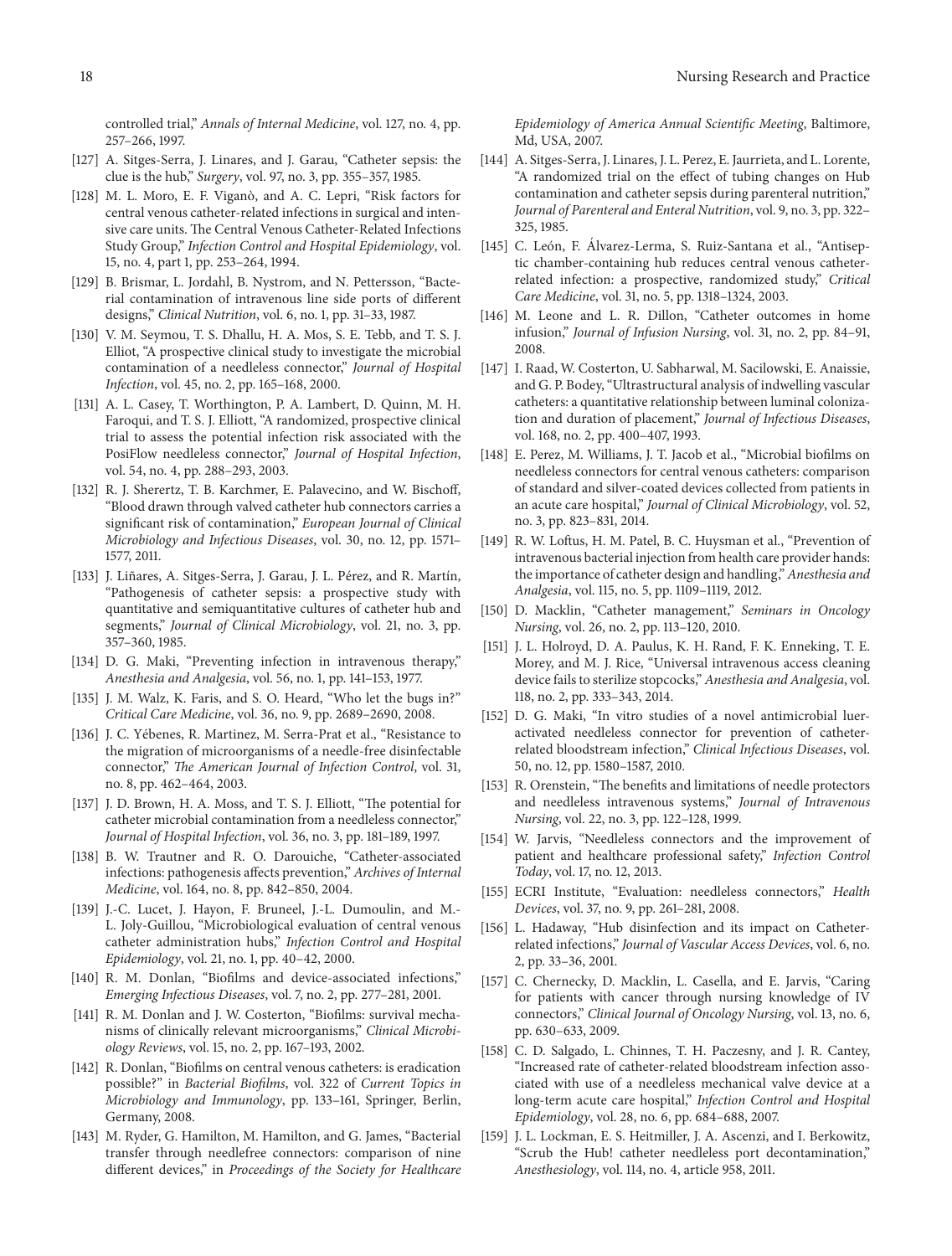- [160] Y. P. Tabak, W. R. Jarvis, X. Sun, C. T. Crosby, and R. S. Johannes, "Meta-analysis on central line-associated bloodstream infections associated with a needleless intravenous connector with a new engineering design," *American Journal of Infection Control*, vol. 42, no. 12, pp. 1278–1284, 2014.
- [161] N. Khalidi, D. S. Kovacevich, L. F. Papke-O'Donnell, and I. Btaiche, "Impact of the positive pressure valve on vascular access device occlusions and bloodstream infections," *The Journal of the Association for Vascular Access*, vol. 14, no. 2, pp. 84–91, 2009.
- [162] S. Schilling, D. Doellman, N. Hutchinson, and B. R. Jacobs, "The impact of needleless connector device design on central venous catheter occlusion in children: a prospective, controlled trial," *Journal of Parenteral and Enteral Nutrition*, vol. 30, no. 2, pp. 85–90, 2006.
- [163] J. Luna, G. Masdeu, M. Pérez et al., "Clinical trial evaluating a new hub device designed to prevent catheter-related sepsis," *European Journal of Clinical Microbiology and Infectious Diseases*, vol. 19, no. 9, pp. 655–662, 2000.
- [164] L. C. Hadaway, "Evaluation and use of advanced I.V. technology. Part 2: patient controlled analgesia," *Journal of Intravenous Nursing*, vol. 12, no. 3, pp. 184–191, 1989.
- [165] D. D. McMahon, "Evaluating new technology to improve patient outcomes: a quality improvement approach," *Journal of Infusion Nursing*, vol. 25, no. 4, pp. 250–255, 2002.
- [166] S. Cicalini, F. Palmieri, and N. Petrosillo, "Clinical review: new technologies for prevention of intravascular catheter-related infections," *Critical Care*, vol. 8, no. 3, pp. 157–162, 2004.
- [167] S. T. Cookson, M. Ihrig, E. M. O'Mara et al., "Increased bloodstream infection rates in surgical patients associated with variation from recommended use and care following implementation of a needleless device," *Infection Control and Hospital Epidemiology*, vol. 19, no. 1, pp. 23–27, 1998.
- [168] J. S. Soothill, K. Bravery, A. Ho, S. Macqueen, J. Collins, and P. Lock, "A fall in bloodstream infections followed a change to 2% chlorhexidine in 70% isopropanol for catheter connection antisepsis: a pediatric single center before/after study on a hemopoietic stem cell transplant ward," *The American Journal of Infection Control*, vol. 37, no. 8, pp. 626–630, 2009.
- [169] S. Sannoh, B. Clones, J. Munoz, M. Montecalvo, and B. Parvez, "A multimodal approach to central venous catheter hub care can decrease catheter-related bloodstream infection," *American Journal of Infection Control*, vol. 38, no. 6, pp. 424–429, 2010.
- [170] J. S. Smith, G. Irwin, M. Viney et al., "Optimal disinfection times for needleless intravenous connectors," *The Journal of the Association for Vascular Access*, vol. 17, no. 3, pp. 137–143, 2012.
- [171] M. E. Rupp, S. Yu, T. Huerta et al., "Adequate disinfection of a split-septum needleless intravascular connector with a 5 second alcohol scrub," *Infection Control and Hospital Epidemiology*, vol. 33, no. 7, pp. 661–665, 2012.
- [172] J. H. Macias, V. Arreguin, J. M. Munoz, J. A. Alvarez, J. L. Mosqueda, and A. E. Macias, "Chlorhexidine is a better antiseptic than povidone iodine and sodium hypochlorite because of its substantive effect," *The American Journal of Infection Control*, vol. 41, no. 7, pp. 634–637, 2013.
- [173] K. L. Ruschman and J. S. Fulton, "Effectiveness of disinfectant techniques on intravenous tubing latex injection ports," *Journal of Intravenous Nursing*, vol. 16, no. 5, pp. 304–308, 1993.
- [174] J. S. Garland, R. K. Buck, P. Maloney et al., "Comparison of 10% povidone-iodine and 0.5% chlorhexidine gluconate for the prevention of peripheral intravenous catheter colonization

in neonates: a prospective trial," *Pediatric Infectious Disease Journal*, vol. 14, no. 6, pp. 510–516, 1995.

- [175] E. M. Young, M. L. Commiskey, and S. J. Wilson, "Translating evidence into practice to prevent central venous catheterassociated bloodstream infections: a systems-based intervention," *American Journal of Infection Control*, vol. 34, no. 8, pp. 503–506, 2006.
- [176] W. Kaler and R. Chinn, "Successful disinfection of needleless access ports: a matter of time and friction," *The Journal of the Association for Vascular Access*, vol. 12, no. 3, pp. 140–142, 2007.
- [177] K. Guerin, J. Wagner, K. Rains, and M. Bessesen, "Reduction in central line-associated bloodstream infections by implementation of a postinsertion care bundle," *The American Journal of Infection Control*, vol. 38, no. 6, pp. 430–433, 2010.
- [178] A. L. Buchman, J. Spapperi, and P. Leopold, "A new central venous catheter cap: decreased microbial growth and risk for catheter-related bloodstream infection," *Journal of Vascular Access*, vol. 10, no. 1, pp. 11–21, 2009.
- [179] H. Hong, D. F. Morrow, T. J. Sandora, and G. P. Priebe, "Disinfection of needleless connectors with chlorhexidine-alcohol provides long-lasting residual disinfectant activity," *American Journal of Infection Control*, vol. 41, no. 8, pp. e77–e79, 2013.
- [180] M. A. Mazher, A. Kallen, J. R. Edwards, and R. M. Donlan, "An In Vitro evaluation of disinfection protocols used for needleless connectors of central venous catheters," *Letters in Applied Microbiology*, vol. 57, no. 4, pp. 282–287, 2013.
- [181] W. Kaler and R. Chinn, "Successful disinfection of needleless access ports: a matter of time and friction," *Journal of the Association for Vascular Access*, vol. 12, no. 3, pp. 140–147, 2007.
- [182] F. Esteve, M. Pujol, E. Limón et al., "Bloodstream infection related to catheter connections: a prospective trial of two connection systems," *Journal of Hospital Infection*, vol. 67, no. 1, pp. 30–34, 2007.
- [183] N. Moureau and R. Dawson, "Passive disinfection product effectiveness study," *Infection Control and Hospital Epidemiology*, vol. 28, no. 5, pp. 610–613, 2007.
- [184] C. Stango, D. Runyan, J. Stern, I. Macri, and M. Vacca, "A successful approach to reducing bloodstream infections based on a disinfection device for intravenous needleless connector hubs," *Journal of Infusion Nursing*, vol. 37, no. 6, pp. 462–465, 2014.
- [185] J. Oto, H. Imanaka, M. Konno, E. Nakataki, and M. Nishimura, "A prospective clinical trial on prevention of catheter contamination using the hub protection cap for needleless injection device," *American Journal of Infection Control*, vol. 39, no. 4, pp. 309–313, 2011.
- [186] B. Lopansri, I. Nicolescu, A. Tomich, J. Belmares, and P. Schreckenberger, "Microbial colonization of needleless intravenous connectors and the male luer end of IV administration sets: does the partner matter?" in *Proceedings of the 2011 SHEA Annual Scientific Meeting*, April 2011.
- [187] P. Posa and G. Siedlaczek, "Improving IV connector disinfection by using human factors engineering to identify effective, nursefriendly solutions," *American Journal of Infection Control*, vol. 41, no. 6, supplement, p. S22, 2013.
- [188] R. Seiler and S. Meyer, "Improving infection control compliance using combined cap/flush syringe technology to reduce central line associated bloodstream infections," in *Proceedings of the AVA Annual Scientific Meeting*, Nashville, Tenn, USA, 2013.
- [189] M. Davis, *Forcing the Function: Implementation and Evaluation of an IV Port Protector to Decrease CLABSI*, National Teaching Institute & Critical Care Exposition, Portland, Ore, USA, 2013.